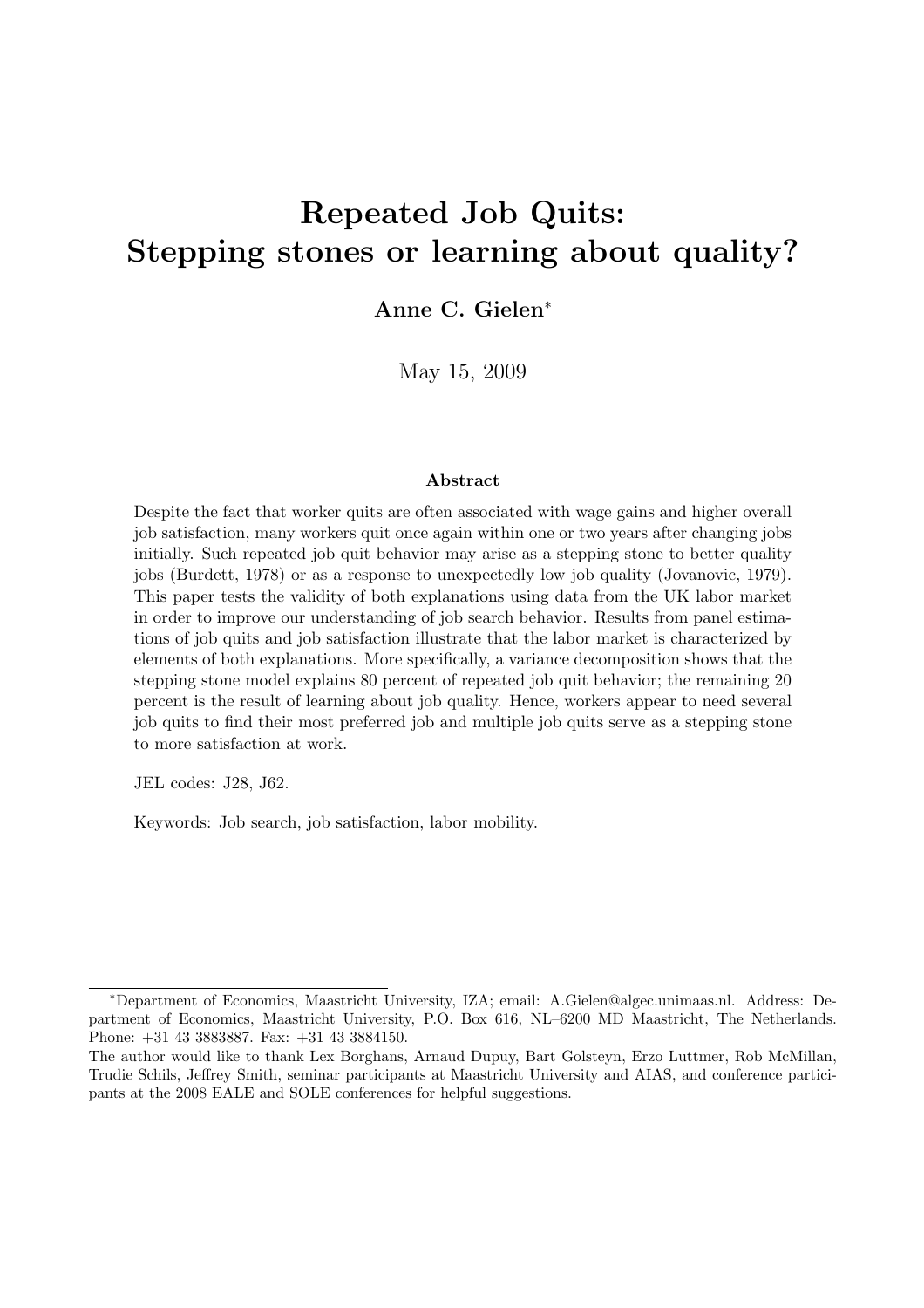### 1 Introduction

As has been widely documented (see e.g. Kambourov and Manovskii (2008)), labor mobility patterns across workers exhibit a great deal of variety. Long-term employment relationships are quite common, yet some workers are involved in many job quits within a short time period (Farber (1999)). In light of recent evidence that workers usually gain in job satisfaction and obtain higher wages after a job quit (e.g. Perez and Rebollo (2005); Chi et al. (2008)), the fact that many decide to change jobs again after an initial quit raises the question whether these job changes contribute to better matching efficiency or whether some changes simply constitute a relocation of labor without any increase in match quality.

From a theoretical point of view, prominent explanations for changing jobs rest on the presence (or absence) of ex ante information about job quality. In this vein, at one extreme, job quality may be perfectly observable ex ante, and hence workers may decide to quit (again) if they receive a job offer which is better than their current job. This can be denoted the steppingstone mechanism, based on the on-the-job search theory by Burdett (1978). At the other extreme, repeated job quits can be explained by the complete absence of ex ante information about job quality − the so-called learning model pioneered by Jovanovic (1979). In this model, job quality is revealed over the time spent in the job. As a result, workers may decide to leave a new job if the realized match quality turns out to be disappointing. Obviously, these two theories can be considered two ends of a continuum representing the degree to which ex ante job quality information is available. In practice, workers may decide whether to change jobs in a situation where some information about job quality is known ex ante, while some has to be learned while in the job. This paper is the first to investigate this continuum empirically, studying the extent to which repeated job quits can be explained by the stepping-stone theory versus the learning model.

In order to shed light on the relative empirical content of the two theories, this paper uses the British Household Panel Survey (BHPS), which allows me to distinguish worker-initiated job quits from other job separations. Furthermore, the panel element of the data allows to compare repeated job quits by a particular individual over time. This paper uses information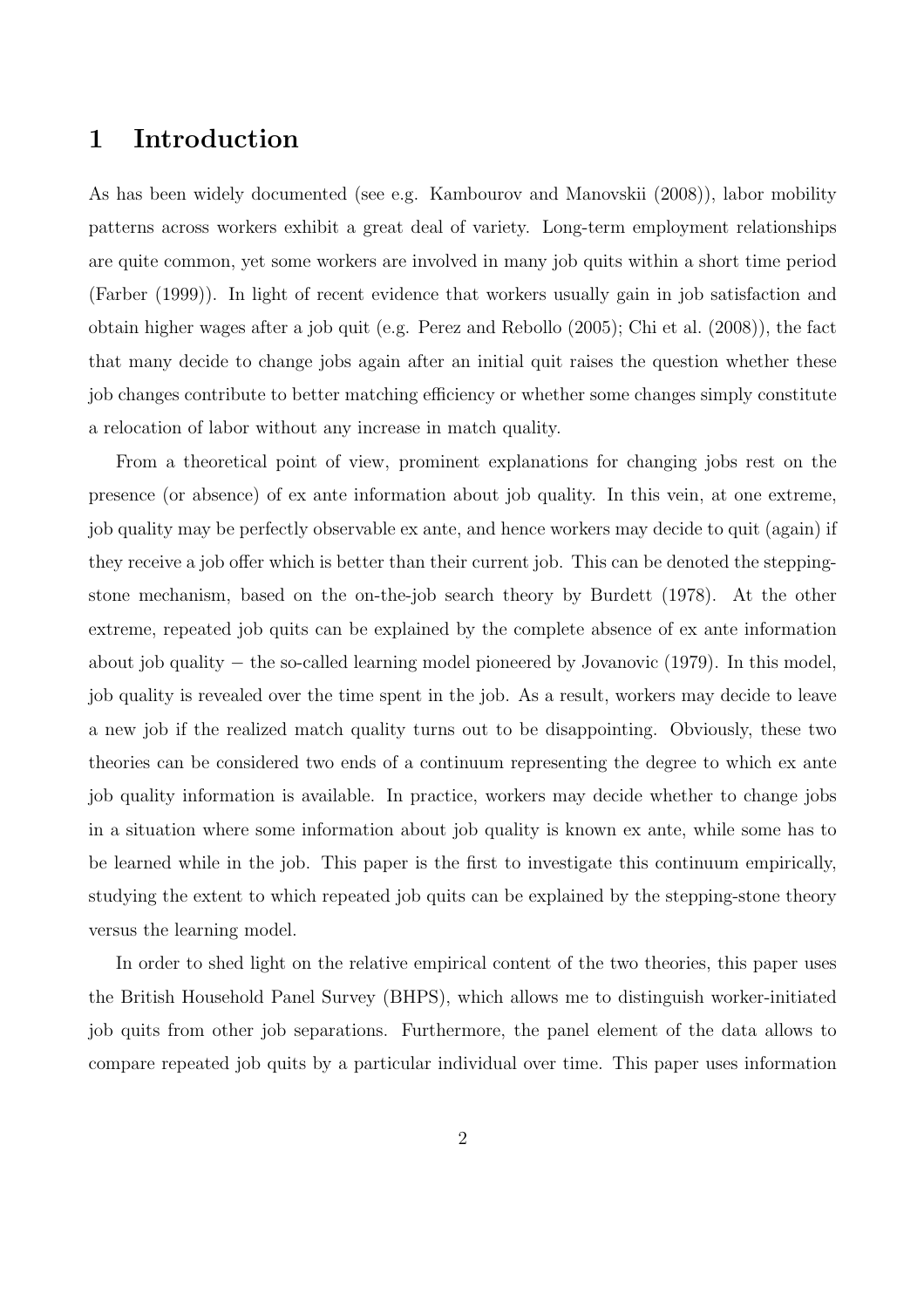about such repeated job quits to observe how match quality evolves over time and following subsequent job changes, where information on job satisfaction is used as a measure of match quality.<sup>1</sup> If match quality always improves following each job quit, then job quit behavior can be considered a stepping stone mechanism, contributing to matching efficiency. Alternatively, in the learning model there is more variation in match quality in the new job, because some workers' match quality improves after a job change while for others it may worsen unexpectedly.

This paper uses job satisfaction as a measure for workers' perceived job quality, which can be related to labor mobility decisions. A growing empirical literature on job satisfaction has shown that job satisfaction is a determinant of labor mobility; there exists a strong negative relationship with both quit intentions (e.g. Sousa-Poza and Henneberger (2004), Bockermann and Ilmakunnas  $(2009)^2$  and actual quits (Freeman (1978); Akerlof et al. (1988); Clark et al. (1998); Clark and Georgellis (2004)).<sup>3</sup> In order to better understand why people may choose to quit multiple times in a short time period, it is crucial to look at job satisfaction levels after a quit has occurred, to observe whether changing jobs yields a (permanent) gain in job satisfaction and how often it does not. Yet, relatively little is known about the effect of quits on ex post levels of job satisfaction.

One exception is Chi et al. (2008) who focus on the effect of quits on job satisfaction. Their results illustrate that job quitters experience a permanent increase in their job satisfaction levels in the 8 years following a quit, and that job satisfaction increases up to the level of that of stayers. The increase in job satisfaction after quitting one's job can be explained by the fact that job quits are usually associated with a gain in wages (e.g. Perez and Rebollo (2005); Light (2005)), as well as higher satisfaction with non-monetary aspects of the job (Altonji and Paxson (1986)). However, satisfaction does not remain at a higher level for everyone. Chi et al. (2008) provide some descriptive evidence for the absence of a long-term increase in job satisfaction

<sup>1</sup>Some economists are skeptical about using a self-reported satisfaction measure, because of measurement issues and difficulties in interpersonal comparisons. A recent paper by Blanchflower (2008) addresses a number of those reservations by illustrating the robust findings in the satisfaction literature and how satisfaction is related to more objectively observable measures of wellbeing (e.g. health, income).

<sup>&</sup>lt;sup>2</sup>Note that this follows a large psychological literature, where these effects have been investigated before.

<sup>3</sup>Actually, since current job satisfaction is assumed to represent both the worker's satisfaction with past experience and the expected happiness if he stays in this job in the future, Levy-Garboua et al. (2007) argue that the residual from a job satisfaction regession is an even better predictor for worker quits than the overall level of job satisfaction, since this residual captures the future component of job satisfaction.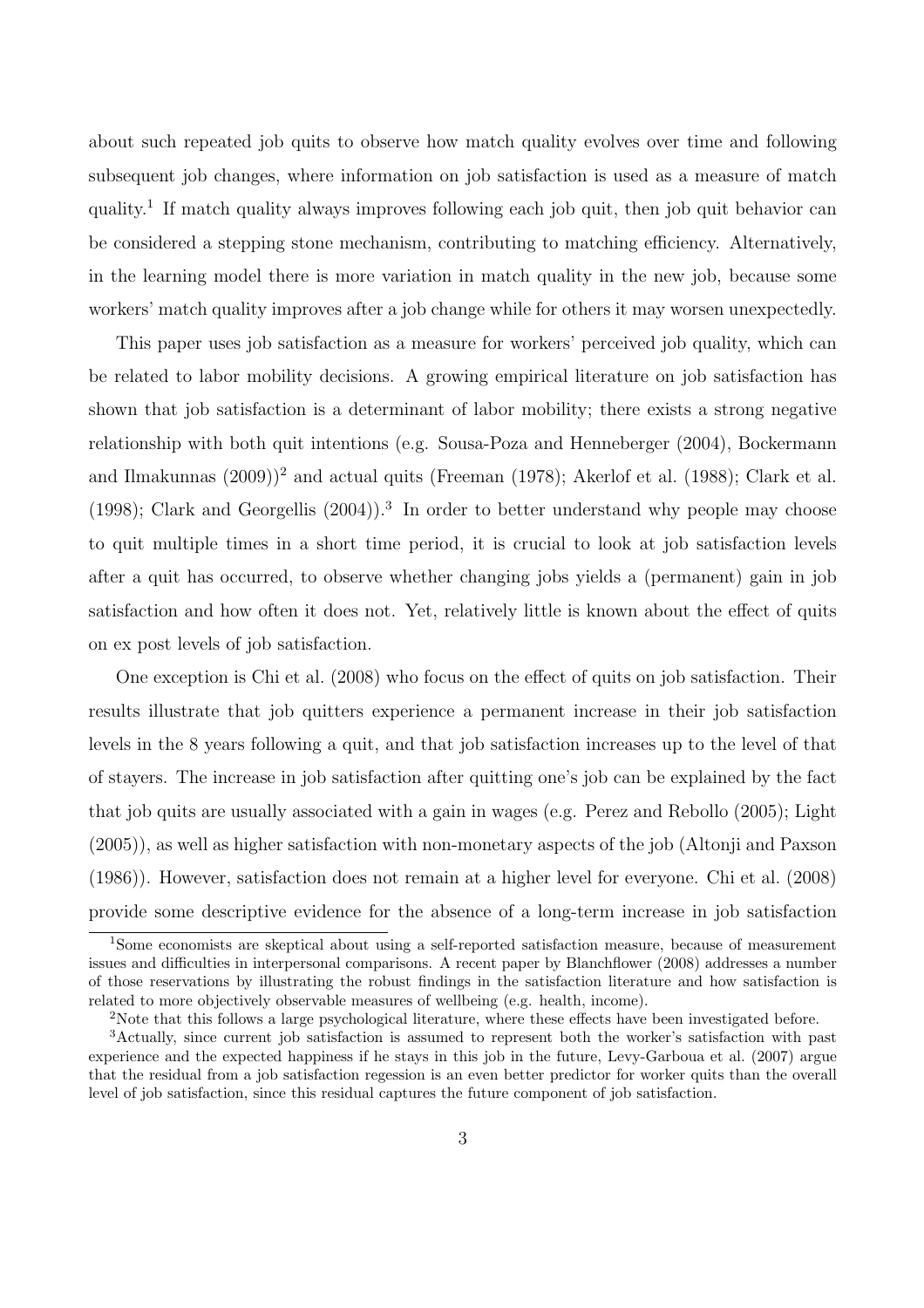for multiple time job quitters. This paper allows for a lack of long-term job satisfaction gains by means of imperfect information ex ante. Possibly, job satisfaction falls in the new job, because the match turned out to be of less quality than was expected ex ante. Alternatively, people may anticipate a new step in their career, using sequential quits as a stepping stone to more happiness at work. Such sequential search behavior is found by Neal  $(1999)^4$  who shows that workers always change careers first before they search for their preferred firm to work in. Information about job satisfaction is informative here since it can show whether the mobility pattern as described by Neal (1999) is a free choice or whether specific human capital ties workers to specific sectors or occupations.

This paper investigates the relative empirical content of the stepping stone model versus the learning model in (repeated) job quits. Using the theoretical predictions from both models, a variance decomposition of job satisfaction in the new job allows me to determine the relative importance of both models. The results indicate that changing jobs on average improves match quality, though some workers experience a loss in match quality. A variance decomposition of changes in job satisfaction after a job quit illustrates that 80 percent of job quits are the result of a match improving job change, while 20 percent of the new matches turns out to be disappointing giving rise to a repeated job quit.

The structure of the paper is as follows. The next section presents a simple theoretical model which sets out possible motivations for repeated job quits. Section 3 describes the data and some stylized facts. In section 4, the results from the empirical analysis are presented; and section 5 concludes.

### 2 Theoretical model

This section presents two search models, one in which there is perfect ex ante information about job quality (based on Burdett (1978)) and one in which job quality cannot be assessed ex ante (based on Jovanovic (1979)). These models are very intuitive in illustrating the concept of match quality as perceived by the worker, which includes all kinds of aspects that may affect the quit decision, such as whether or not someone enjoys work, hours constraints, commuting

<sup>4</sup>A more extended version of the model in Neal (1999) is shown in Pavan (2007).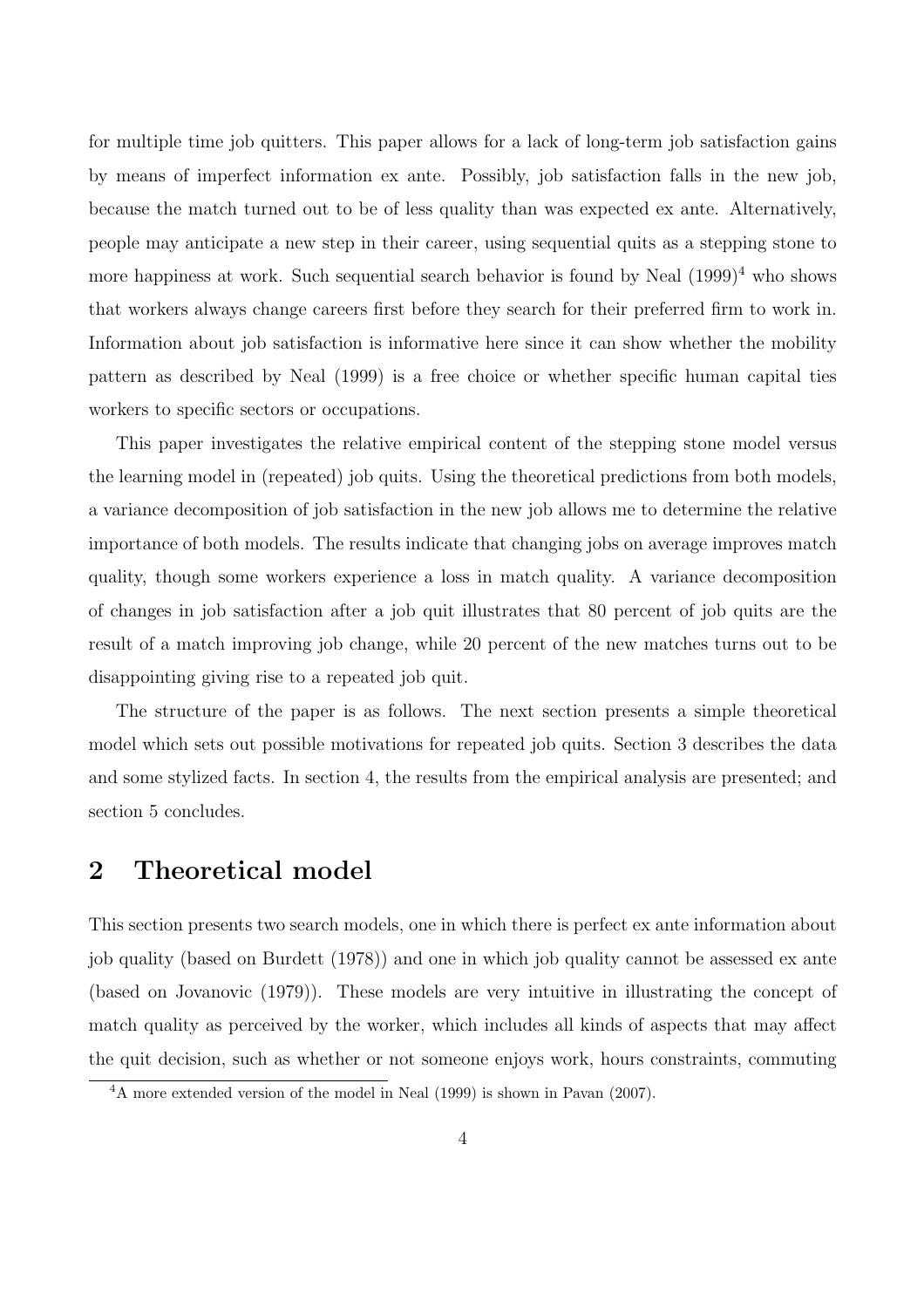time, and the effect of income support programs. For presentational simplicity the models are rather stylized (e.g. excluding worker heterogeneity and endogenous changes in match quality), but they capture the essence of the alternative mechanisms that drive worker mobility, which is the main focus of the paper.

Workers search in the labor market for their optimal job match, based on several job characteristics such as the wage, working hours, benefits, location, and working conditions. For simplicity, workers are assumed to be infinitely lived and risk neutral optimizers. If workers can perfectly observe job quality, they will accept a job offer whenever this new job is of higher quality than their current job. Hence, the current job yields a certain reservation utility and only better offers will be accepted.<sup>5</sup> However, workers' ability to assess the quality of a job may be imperfect ex ante. This implies that accepting a job offer is associated with a certain risk that the match turns out to be worse (or better) than was expected. Information about (current) job quality is revealed over time by means of quality realizations  $z_i = \mu + \epsilon_i$  which are drawn from a known common normal distribution with unknown mean  $\mu$  and known variance  $\sigma^2$  at the time of hire, where  $i = 1, 2, ..., n$  denotes the number of realizations revealed sofar. These realizations provide information about unknown productivity on the job  $\mu$  and  $\epsilon$  represents noise in the quality signal.<sup>6</sup> Here,  $\mu$  is drawn from the actual job quality distribution which is distributed normally with known mean m and variance  $s^2$ . The worker's assessed job quality  $JS$  is equal to the conditional expected value of the true quality given all information to date,  $JS(n) = E\{\mu|z_1 \ldots z_n\}$ . New job quality information arrives following a Poisson process λ.

The extent to which workers can assess true job quality in the search process may vary between perfect observability and a complete absence of any ex ante job information. I discuss the first of these polar cases in the next subsection.

<sup>&</sup>lt;sup>5</sup>For simplicity, search and mobility costs are assumed to equal zero. However, the predictions of the model are not affected when positive search costs are introduced in the model.

<sup>&</sup>lt;sup>6</sup>Here,  $\mu$  is assumed to be exogenously given. One might argue that workers learn skills while in the job which may affect match quality. However, note that  $\mu$  represents match quality as perceived by the worker, and increased skills need not necessarily improve satisfaction with the job.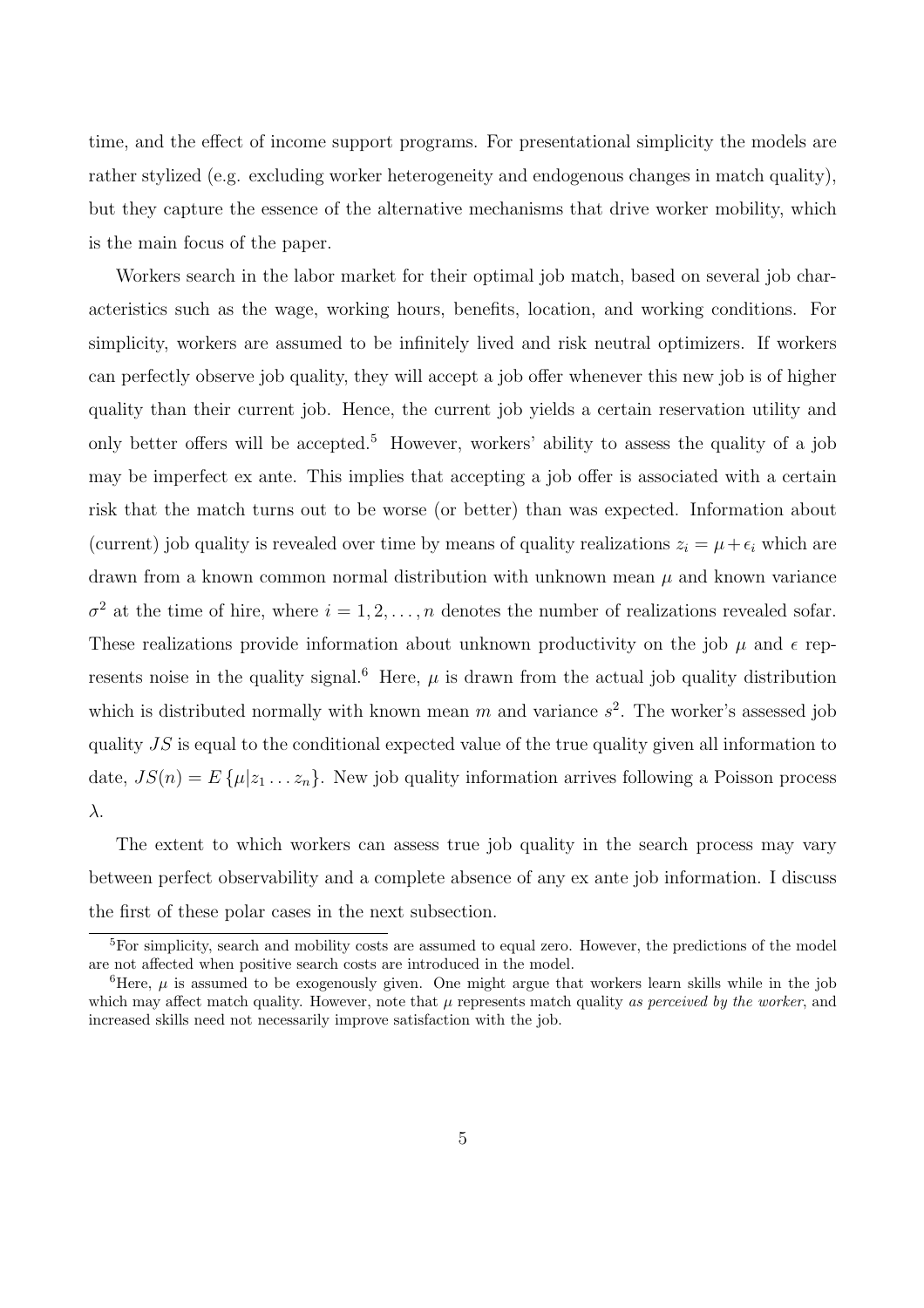#### 2.1 Perfect information about job quality

When there is perfect ex ante information about job quality, i.e.  $\epsilon = 0$ , workers can perfectly assess the quality JS of their current job as well as of any job offer they receive, i.e.  $z_i = \mu$  s.t.  $JS = \mu$  (cf. Burdett (1978)). Note that information regarding new job offers arrives with rate  $\lambda$  while workers are employed in their current job. Then, workers will accept a new job if they receive an alternative job offer which is of higher quality than their current job. Let  $W(JS)$ denote the value of continuing employment in the current job of a given job quality  $JS$ :

$$
rW(JS) = JS + \lambda \int_0^\infty \{ \max[W(x), W(JS)] - W(JS) \} dF(x) \tag{1}
$$

where r denotes the discount rate and  $F(\cdot)$  is the quality distribution of job offers. Equation (1) shows that a job change always leads to a new job that is at least as good as the previous job, i.e.  $x \geq JS$ . Furthermore, note that the value of being employed increases with the quality of the current job. Workers in low quality jobs have a higher probability of finding a better job by on-the-job search, therefore they are more likely to quit their job again. Hence, the probability that a worker quits his job given the quality of his current job equals:

$$
q(JS) = \lambda[1 - F(JS)]\tag{2}
$$

Because  $F(\cdot)$  is a cumulative distribution function, it is increasing in JS. As a result, equation (2) is decreasing in JS, showing that workers in poor matches are more likely to change to a better job. All in all, when match quality is perfectly observable, repeated job quits serve as a stepping stone to higher quality jobs.

#### 2.2 Learning about job quality

Alternatively, there might be no ex ante information at all that allows a differential prediction concerning the quality of a given worker-job match (cf. Jovanovic (1979)). For example, workers may not know the future earnings stream or some other relevant characteristics of a job at the time of offer. This implies that changing jobs is associated with a certain risk that the match turns out to be not as good as was expected. So here, workers receive a noisy signal about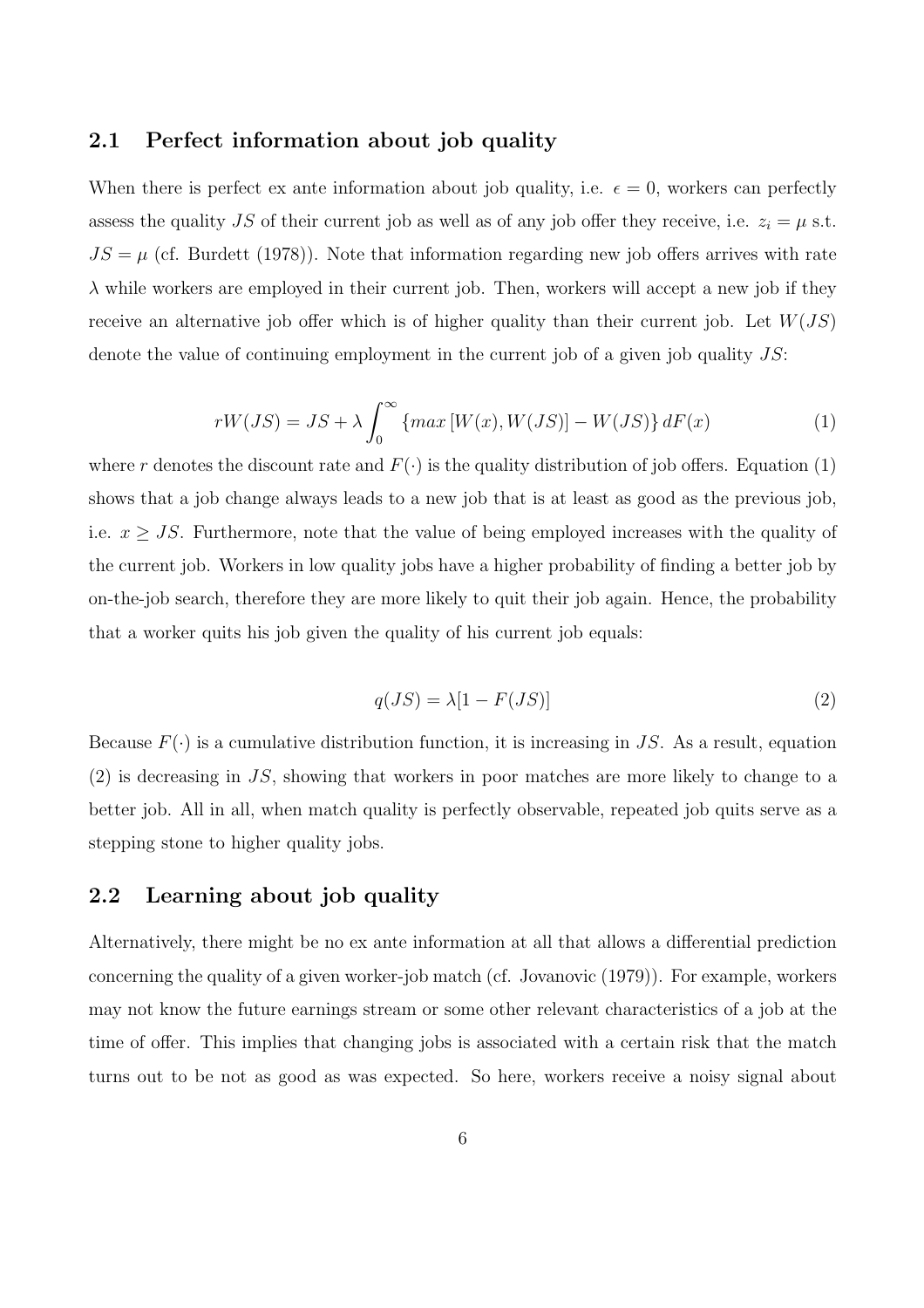job quality  $z_i = \mu + \epsilon_i$  with  $\epsilon$  being i.i.d. normal with zero mean and variance  $\sigma^2$ . Note that positive values for  $\epsilon$  may arise for example if workers experience some good characteristics of the job (e.g. good work atmosphere) or if they acquire skills on the job. Job quality is revealed over time as new quality realizations arrive at rate  $λ$ . When job quality has been revealed. some workers will quit their job if job quality turns out to be disappointing.<sup>7</sup>

Given that  $\mu$  was drawn from a normal distribution with mean m and variance  $s^2$  the worker's evaluation of job quality given the past quality observations equals

$$
JS(n) = E\left\{\mu | z_1 \dots z_n\right\} = \left[\frac{m}{s^2} + \frac{\sum_{i=1}^n z_i}{\sigma^2}\right] s^2(n)
$$
 (3)

where  $s^2(n) = 1/(s^{-2} + n\sigma^{-2})$ , following DeGroot (1970). The quality assessment next period is defined by:

$$
JS(n+1) = \frac{s^2(n+1)}{s^2(n)}js(n) + \frac{1 - s^2(n+1)}{s^2(n)}[\mu + \epsilon_{n+1}]
$$
\n(4)

Note that the conditional prediction of future job quality becomes increasingly more accurate with each new realization because of the law of large numbers. Given that job quality assessed next period given  $JS(n) = JS$  is normally distributed with mean  $E\left\{JS(n+1)|JS(n) = JS\right\}$ JS, the rational worker will use the conditional distribution of the next job quality assessment given the current quality assessment, say  $G(JS(n+1); JS, n)$ , to make predictions of future job quality to decide whether or not to quit. Each time new quality information is revealed, the worker decides to continue on the job or to try a new job. More specifically, the acceptance decision of the workers is the choice of whether or not to continue sampling job qualities from the known distribution. Note that if these quality realizations were observable at the time of hire then the original search model from section 2.1 applies. Let V represent the expected present value of future job quality of any randomly selected alternative job, i.e. the value of leaving the current job, and let W denote the value of continuing in the current job, then a worker will quit if  $V > W$  conditional on the information available on the quality in the current job. Because there is a probability that the worker will decide to quit the current job

<sup>7</sup>Because of this Jovanovic (1979) refers to jobs as experience goods.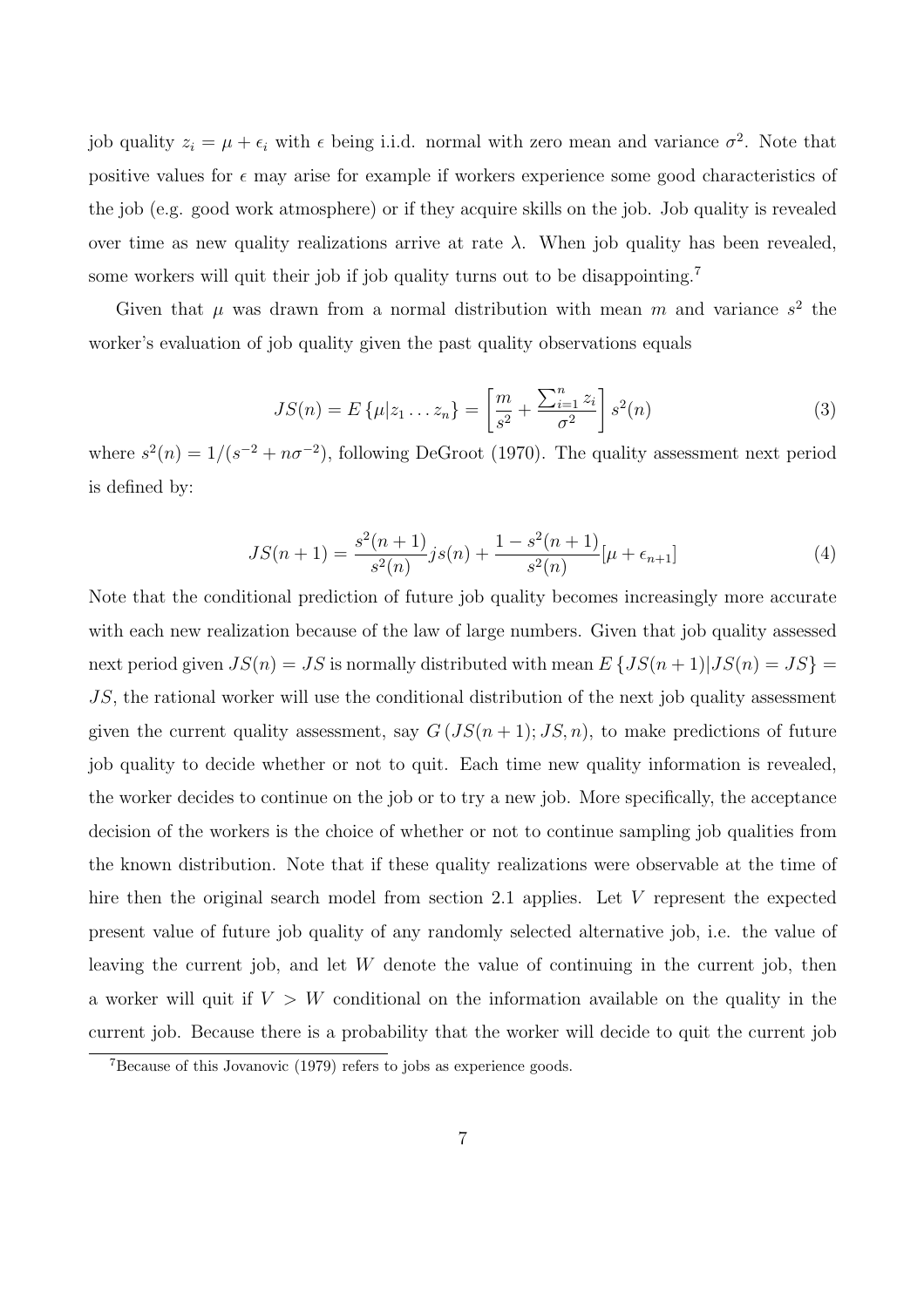at some future date,  $W$  is not only a function of  $JS$  and  $n$ , but also of  $V$ . The current value of continuing in the current job equals:

$$
rW(JS, n, V) = JS + \lambda \int_0^\infty \{ max[V, W(y, n+1, V)] - W(JS, n, V) \} dG(y; JS, n) \tag{5}
$$

Note that this equation is similar to equation (1) except for the fact that now the quality of the new job V and the realization of the next period job quality  $W(y, n + 1, V)$  are unknown ex ante. It is assumed that all jobs are ex ante identical, so initally the quality of all jobs is perceived to equal  $JS(o) = m$ . Therefore, the value of starting in a new job is constant

$$
V = W(m, 0, V) \tag{6}
$$

There exists a set of  $(JS, n)$  for which the worker is indifferent between quitting his job and continuing in the job. This boundary of indifference can be characterized in terms of a reservation job quality  $JS^*(n)$  which equates W and V:

$$
W(JS^*(n), n, V) = V \tag{7}
$$

Then, the quit probability can be expressed as follows:

$$
q(JS, n, V) = \lambda G(JS^*(n+1); JS, n)
$$
\n(8)

Equation (8) shows that workers quit their job as soon as the perceived quality of the current job falls below the value of starting a new job. Furthermore, workers are less likely to quit their jobs once their current job is better and once they acquire tenure (i.e. and more quality realizations have been revealed). Note that workers will quit if they expect the quality of the new job to exceed the quality of their current job. However, opposite to the model in the previous section, here there is a risk that after some time the match turns out to be worse (or better) than was expected ex ante due to the presence of  $\epsilon$  causing  $JS(n) \neq m$ . Workers in poor jobs are more inclined to accept a new job. However, again there is a risk for ending up in a poor quality job match, and they may have to quit again to find a better job.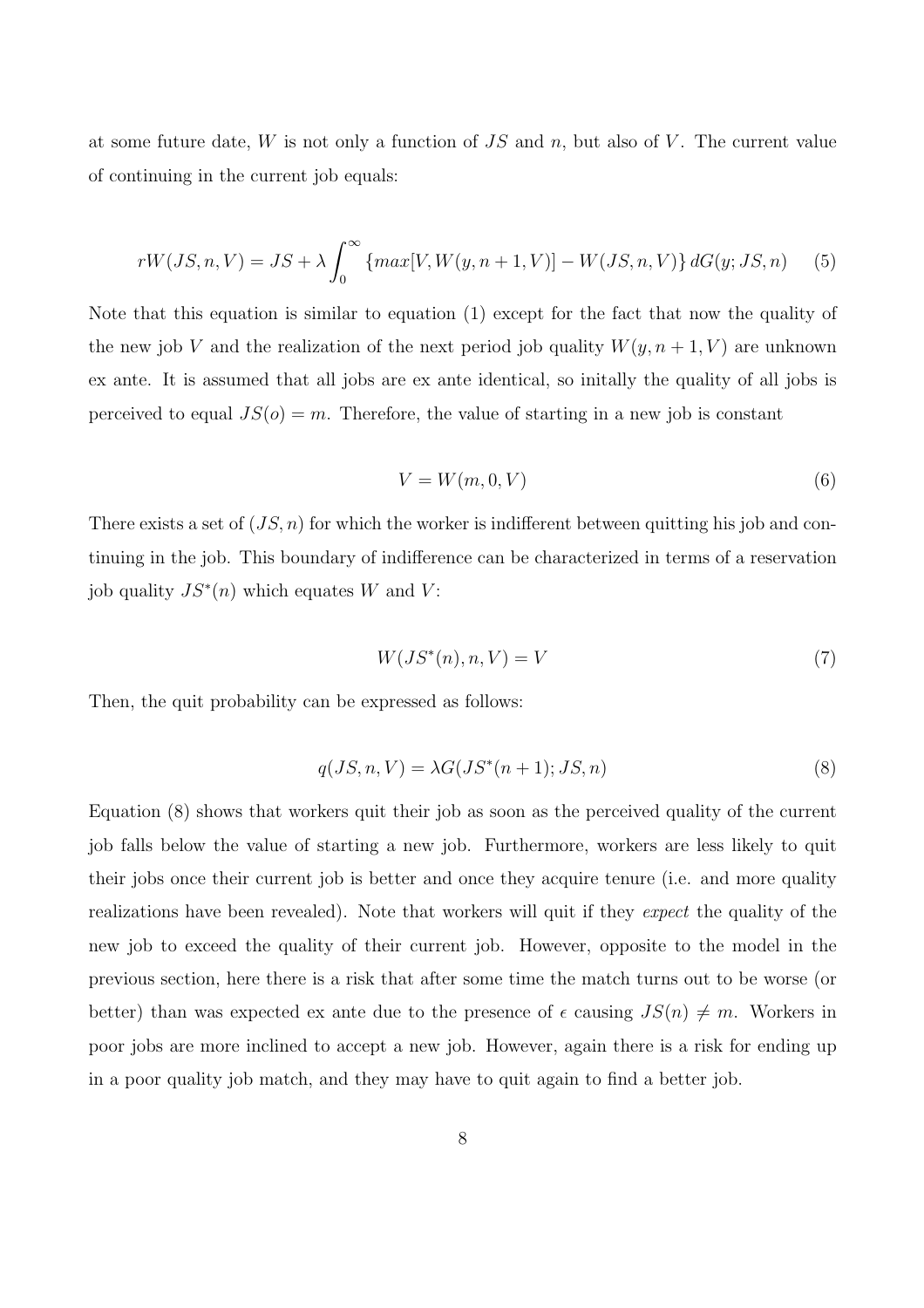#### 2.3 Empirical implementation

The models presented in the previous sections provide some testable predictions. First, both models predict that in expectation job quality in the new job exceeds that in the old job (see equations (1) and (5)). Empirical support for this first prediction is found by investigating the effect of job quits on self-reported job satisfaction. Second, although on average match quality increases in both models following a job quit, the variance in the quality of the new job is larger in the learning model. This is because the stepping stone model predicts the new match quality to be at least as high as the old match quality, while in the learning model match quality can also turn out to be lower. To test the validity of the learning model in the data, the probability of experiencing a loss in job satisfaction in the years after a job quit is being studied. This will provide information about whether job satisfaction is updated every year when new job quality information arrives.

The models presented in the previous sections represent both ends of a continuum of ex ante observable job quality. In reality, however, workers may search for jobs in a situation where some information about job quality might be available but not all; full information will be revealed while the worker is in the job. In the last − and most important − part of this paper testable predictions from both theoretical models concerning the variance in match quality in the new job will be used to empirically distinguish between both models and investigate the relative empirical content of the stepping stone and the learning model. Both models differ in their predictions concerning the variance in match quality in the new job, so changes in job satisfaction after a job quit has occurred are the main source of information about the extent to which workers can observe job quality ex ante. From equation (1), according to the stepping stone model, satisfaction in a new job after a job quit is always at least as high as job satisfaction in the current job k, hence  $Cov(JS^k, JS^{k+1}) > 0$ . Alternatively, in the learning model the quality of the new job is unknown ex ante but is a random draw from the offer distribution. As a result, job satisfaction in the current job is unrelated to job satisfaction in the new job,  $Cov(JS^k, JS^{k+1}) = 0$ . As a result, the variance of job satisfaction in accepted job offers is a constant in the learning model, while it is decreasing with job satisfaction in the current job according to the stepping stone approach, i.e.  $Var_{SS}(JS^{k+1}) \leq$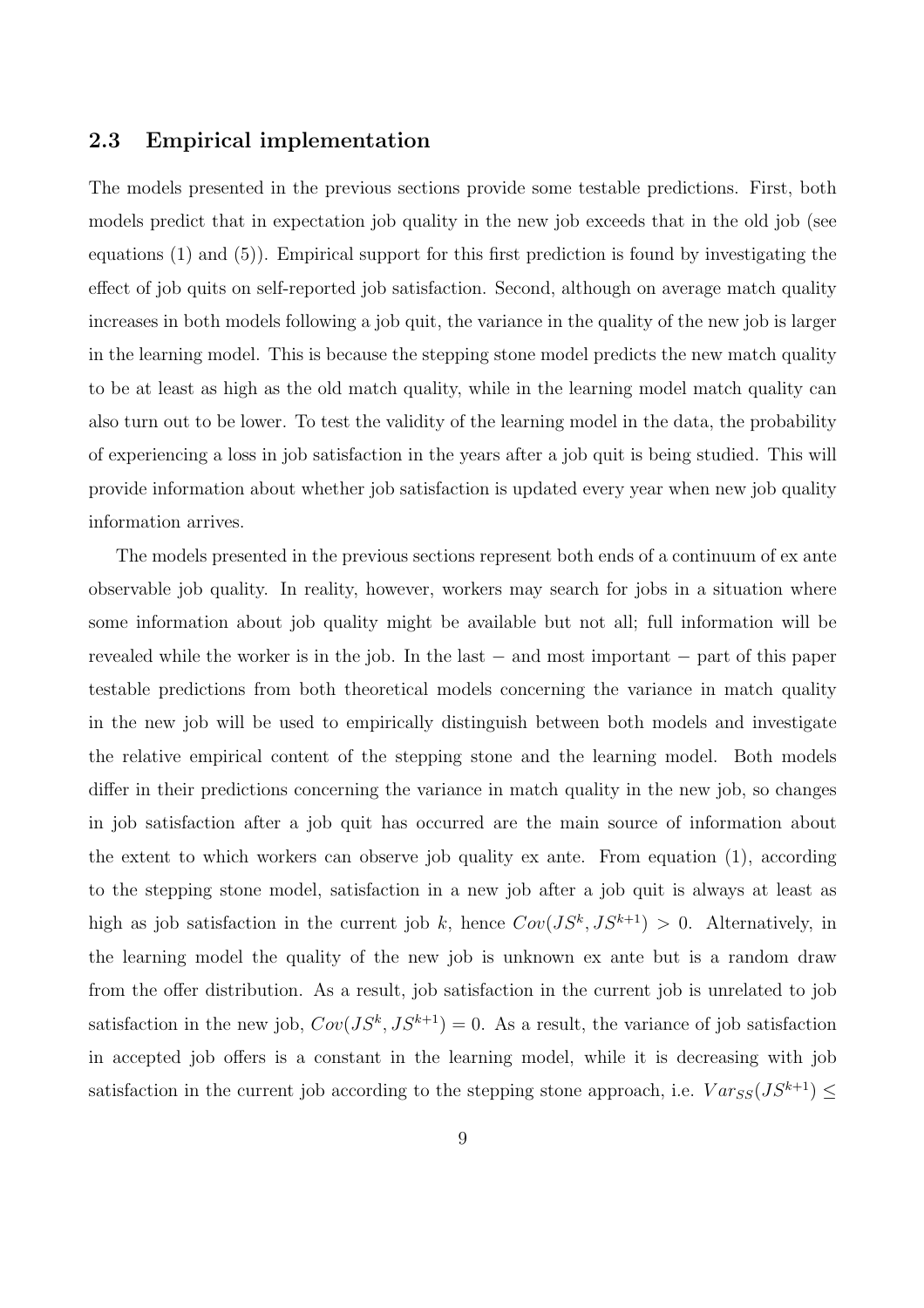$Var_{LM}(JS^{k+1}) = Var_{LM} \ \forall \ JS^k$ . In order to calculate the expected variances  $Var_{SS}$  and  $Var_{LM}$ , I use the distribution of job satisfaction among job offers. Then,  $Var_{LM}$  is assumed to equal the variance of this distribution, while  $Var_{SS}(JS^{k+1})$  is taken to be the variance of this distribution truncated at point  $JS<sup>k</sup>$ . The importance of both models in actual job search behavior is tested by relating actual variance in job satisfaction in accepted jobs to the variance that would be expected according to both models. The actual variance in job satisfaction in accepted job offers  $Var(JS^{k+1})$  is taken from the data and used to calculate a weight s such that  $Var(JS^{k+1}) = s * Var_{SS}(JS^{k+1}) + (1 - s) * Var_{LM}$ . Finally, this s is interpreted as the relative importance of the stepping stone model. When  $s=1$  the stepping stone model perfectly explains quit behavior in the labor market, when  $s=0$  the learning model is the driving force of job quits. All values of s between 0 and 1 imply that actual job quit behavior is characterized by elements of both models.

# 3 Data description

#### 3.1 Data

The analyses in this paper are based on information from the British Household Panel Survey (BHPS) for the period 1991-2005. The BHPS collects data annually from a representative sample of approximately 16000 individuals from 9000 households. The dataset contains extensive information that describes both the individual and the household, such as individual and spousal actual working hours, labor market position and transitions, individual and household income, and other job-related characteristics. The analyses are restricted to working-age male workers, as these workers usually have a strong labor force attachment and job changes for this group most likely serve as a means to improve their employment match.<sup>8</sup>

The wave 1 data were collected in late 1991 - early 1992, the wave 2 data were collected in late 1992 - early 1993, etc. All information on individual labor market spells that fall between

<sup>8</sup>For women, job changes may serve to gradually leave the labor market for child care reasons, while job mobility after that may serve to facilitate re-entering the labor market gradually. Though interesting, these job changes may not serve to find the most productive match in the labor market. Note that some older workers may already be at the end of their job search process. However, sensitivity results indicate that the results remain unchanged when I restrict the sample to individuals who are observed in the data from early ages onwards.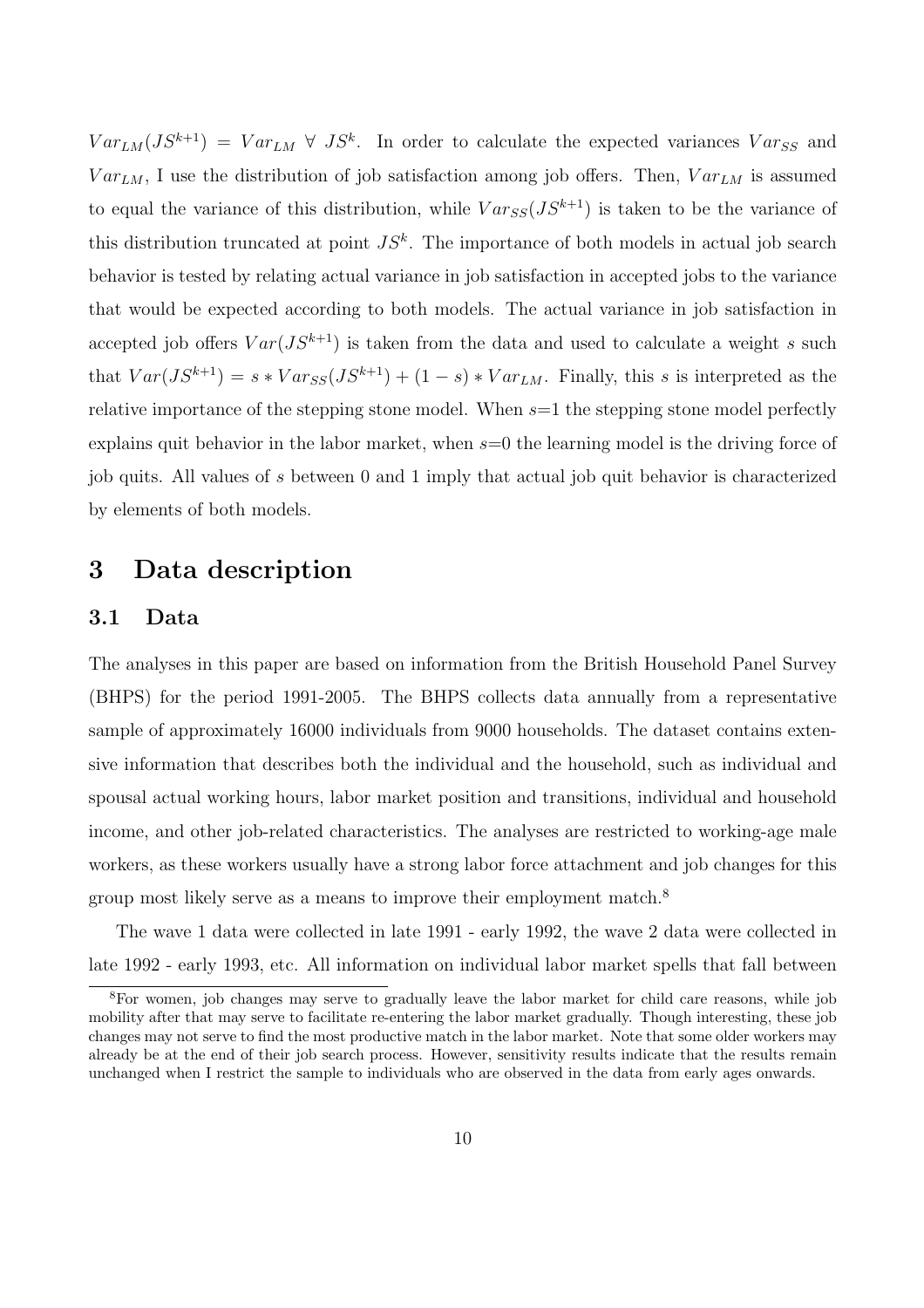two interview dates are collected in separate files. These spells can be matched to the individual records in the different waves, which may result in observing some individuals with multiple spells. For all the spells, information is available on the spell start and end date, as well as the reason for terminating the spell. Workers may report to have terminated the spell for several reasons: promoted, left intentionally, made redundant, dismissed, temporary job ended, took retirement, stopped for health reasons, look after family, care of other person, moved away, started college/university, or left for another reason. This detailed information allows me to pin down job quit behavior. The ending of an employment spell is denoted as a quit if the worker reported to have left intentionally. About 23 percent of all employment spells end for this reason.<sup>9</sup> Note that job and worker characteristics are only observed for spells that are active on the day of the interview. Therefore, only these spells can be used in the analysis. However, the number of quits within two interviews is used to determine whether someone had quit multiple times within the survey year.

Job satisfaction is reported once a year in each wave, and follows a 1 (not satisfied at all) to 7 (completely satisfied) scale. In general, people are more likely to report high levels rather than low levels of job satisfaction (Table 1). Furthermore, Table 1 presents the distribution of self-reported job satisfaction for workers with different characteristics. Though the skewed distribution appears for all types of workers, fulltime working men and workers in poor health report slightly lower levels of job satisfaction. Finally, quitters appear to be more happy in their job than job stayers.

#### 3.2 Descriptive figures

A first step in investigating job search and quit behavior involves looking at the course of job satisfaction in the years before and after the job change has occurred. Figure 1 illustrates how average job satisfaction levels differ across job quitters and job stayers. As is clear from the figure, job satisfaction not only dips in the year prior to the first quit, but is also significantly

<sup>9</sup>Note that the distinction between quits and layoffs is not always straightforward, as someone may report having left intentionally after being notified of an upcoming dismissal. Nevertheless, the distinction between quits and layoffs seems economically meaningful since the share of workers reporting a drop in job satisfaction after a job change (without an intervening unemployment spell) is much higher for workers who changed jobs due to layoff (32 percent) than for workers who left for a better job (18 percent).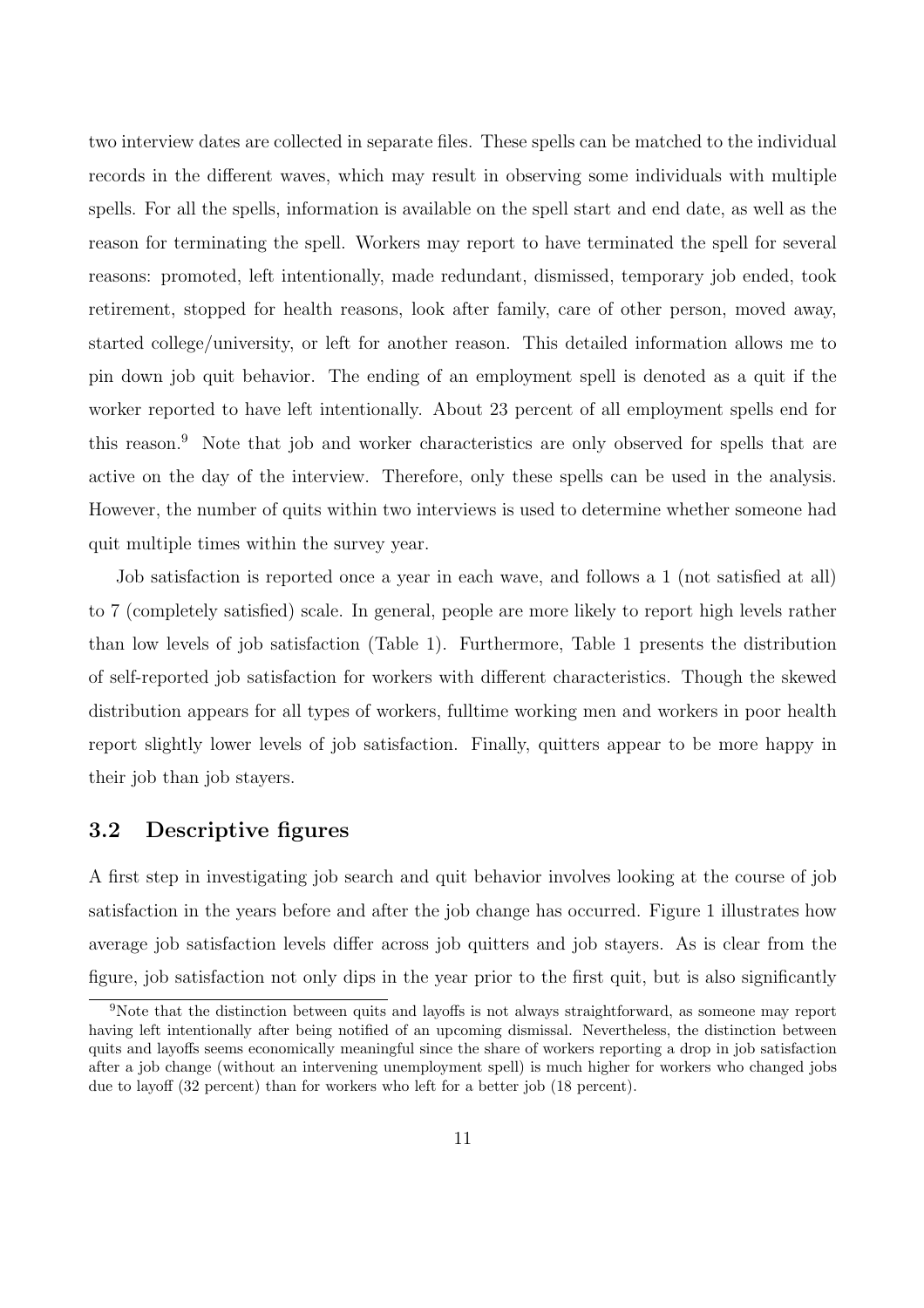lower (compared to job stayers) in the years before. This can be a reason for workers to start looking for another job. One-time quitters obtain a significant increase in their job satisfaction at the time of the job change, which is in line with the predictions from both theoretical models. Despite the fact that job satisfaction for these workers decreases slightly after the first year in the new job, a job quit implies a permanent increase in job satisfaction up to the level of job stayers. Note that the decline in the first year is an average decline: about 35 percent of the workers experiences a decline in job satisfaction after the first year, for 44 percent of the workers job satisfaction remains unchanged while for 20 percent it increases after the first year. This variation provides some preliminary evidence for the learning model. For multiple-time quitters, the situation is slightly different in two respects. First, job satisfaction in the years before the job quit as well as the peak at the time of the job quit are lower than for one-time quitters. Possibly, repeated mobility can be explained by the fact that these workers come from relatively bad matches, and they need several job changes to catch up with workers who are satisfied with their job. This stepping stone hypothesis seems to be confirmed in Table 2, which illustrates that not only the decision to quit or not depends on job satisfaction, but also that the number of future quits is a decreasing function of the level of job satisfaction in the year before the first job quit. The table also illustrates the importance of multiple-quit behavior: while 76 percent of the workers does not quit at all, 35 percent of the workers who do quit are observed to quit multiple times. Second, Figure 1 shows that multiple-time quitters differ from workers who quit only once in that their level of job satisfaction falls back to a level below that of job stayers within a year after the first job quit. This might provide another explanation for their repeated job change behavior. Repeated job quits are most likely to occur within a few years after the first job quit, as is shown in Figure 2. The probability of a subsequent job quit is 16 percent in the first year after the first quit, and between 4 and 5 percent in the two years thereafter. If workers update their information about new match quality, this seems to occur especially in the years shortly after the job quit. Note from Figure 1 that after two years job satisfaction of multiple-time quitters seems to catch up again. This might be the result of a subsequent job quit: about 64 percent of all multiple-time quitters changes jobs again within two years. Figure 3 illustrates the timing of the second quit in the number of years after the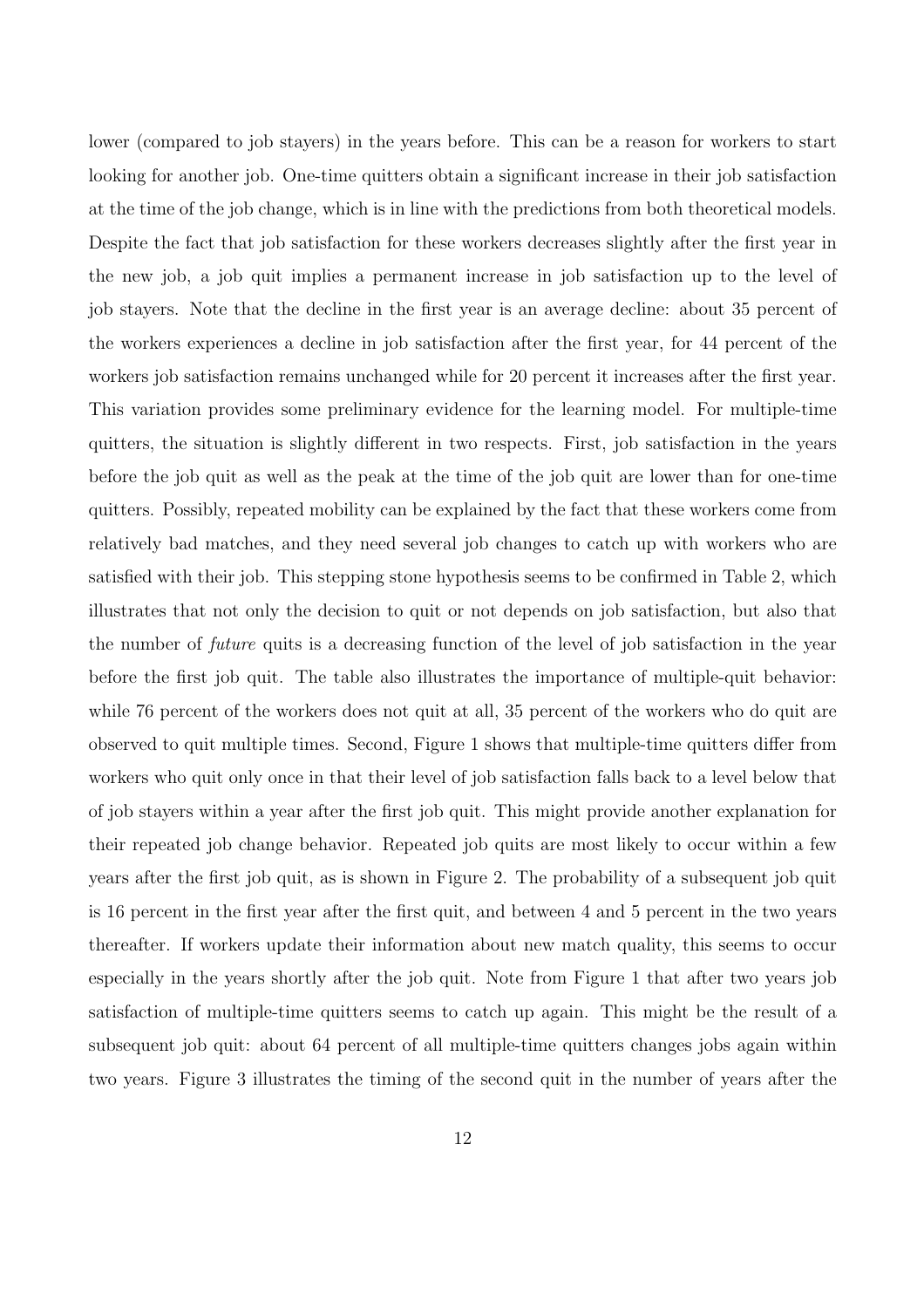first job quit (time 0). It appears that the time span between two subsequent quits is shorter the lower the level of job satisfaction in the first job.<sup>10</sup> This can be explained by the fact that the probability of receiving a job offer which is better than the current job is lower for workers who are already quite satisfied with their current job, because they have a higher reservation utility. The decline in job satisfaction might be the consequence of a poor job search. Unhappy workers may be more eager to leave their job, therefore they may concentrate more on finding (any) job than on finding a job with certain characteristics. As a result, the probability that the match turns out to be poor may be higher. In the end, repeated job quits serve to find better matches, according to Figure 4. Workers who are very dissatisfied with their job need to change jobs several times in order to increase their job satisfaction step by step; with each quit job satisfaction reaches a higher level. Workers decide to stay in a job once they have reached a certain level of job satisfaction. All in all, the descriptive evidence in this section seems to confirm the role of both the stepping stone hypothesis and the learning approach in explaining repeated job quits.

### 4 Empirical results

#### 4.1 Job satisfaction

In this section the main predictions from both the stepping stone and the learning model are being tested. First, the prediction that expected match quality increases after a job quit is tested. To date, little is known about the effect of a job quit on ex post levels of job satisfaction. This section investigates job satisfaction immediately after a job quit by estimating the fixed effects ordered logit model developed in Ferrer-i-Carbonell and Frijters (2004):

$$
JS_{it}^* = Q_{it}\beta_1 + Z_{it}\beta_2 + \alpha_i + \varepsilon_{it} \qquad \text{with} \qquad JS_{it} = j \Leftrightarrow JS_{it}^* \in [\gamma_{ij}, \gamma_{i,j+1}\rangle \tag{9}
$$

where  $JS_{it}^*$  is latent job satisfaction,  $JS_{it}$  is observed satisfaction,  $\gamma_{ij}$  is the individual threshold level (increasing in  $j$ ) for job satisfaction,  $Q$  indicates whether someone has quit his job in

<sup>&</sup>lt;sup>10</sup>Workers who quit again within one year seem an exception to this. However, their repeated quit decision can be explained by the relatively limited increase in job satisfaction right after the job change.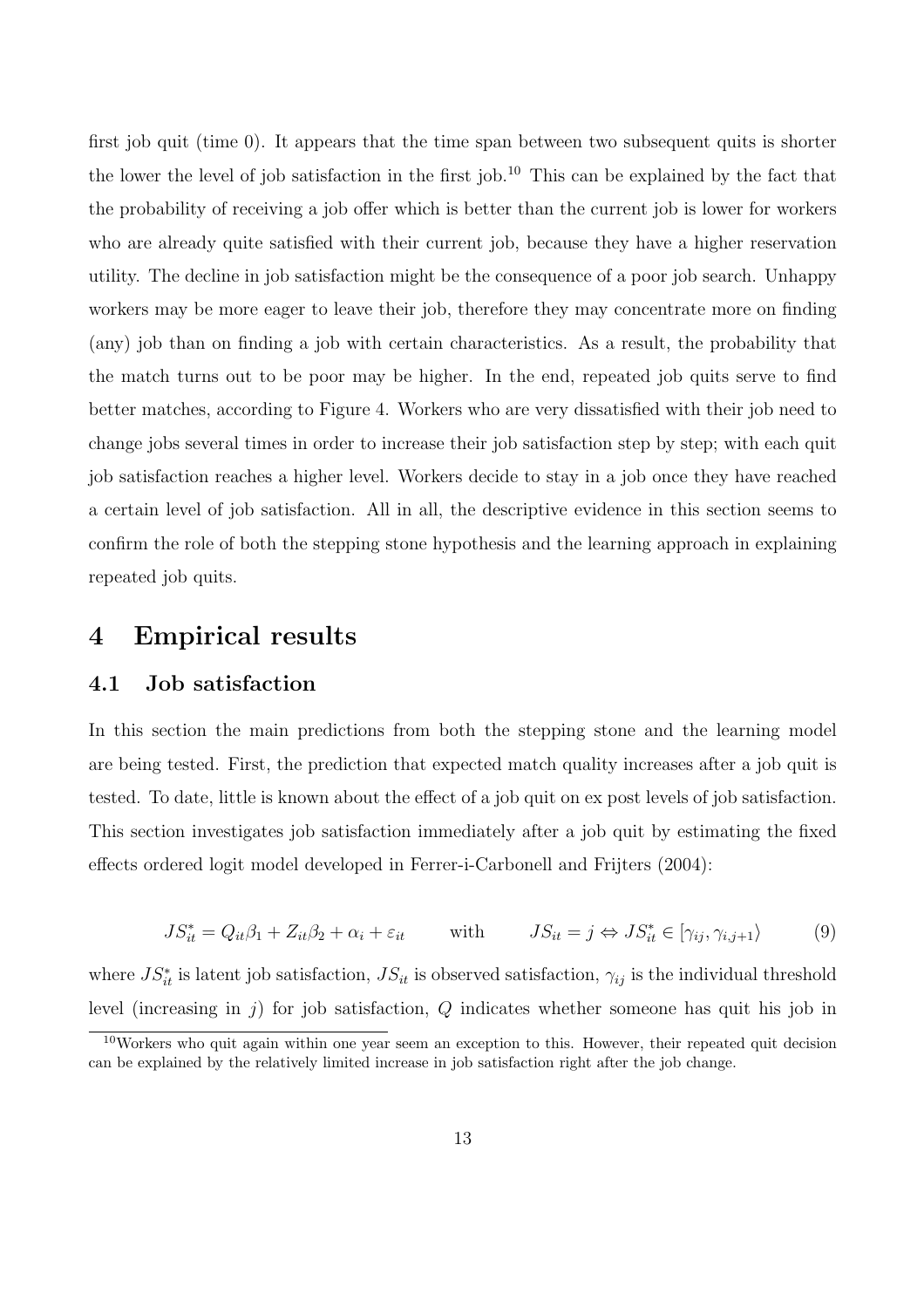the past year, Z is a vector of worker and job characteristics and  $\varepsilon$  is a time-varying logitdistributed error term. Note that job satisfaction is a rather subjective measure and individualspecific characteristics may cause some workers always to report lower satisfaction scores than others while they are in fact equally satisfied (e.g. due to a different interpretation of the satisfaction scale). The parameter  $\alpha_i$  controls for such unobserved time-invariant individual effects. By introducing individual specific cut-off points  $c_i =$  $\overline{ }$  $t$ ,  $JS_{it}/n_i$ , where *n* is the number of observations per individual, Ferrer-i-Carbonell and Frijters (2004) show that the fixed effects ordered logit model can be reformulated as a fixed effects binomial logit model.<sup>11</sup> Applying Chamberlain's method removes the individual specific effects  $\alpha_i$  and the individual specific thresholds  $\gamma_i$  from the likelihood specification. The fixed effects logit model is estimated over observations  $y_{it}$ , where  $y_{it} = 1$  if  $JS_{it} \ge c_i$  and 0 otherwise.<sup>12</sup> The results are presented in part I of Table 3. From Panel A it appears that job satisfaction increases substantially after a job quit.<sup>13</sup> This suggests that job quits serve to form better matches, which confirms the prediction of both models. Note that people will only decide to quit if they expect to experience a gain in job satisfaction. Therefore, the results should be interpreted as the average gain in job satisfaction for those who quit; for those who do not quit the average job satisfaction gain might be much lower. In order to take into account the repeated character of job quits, panel B includes the number of previous quits the worker has experienced sofar.<sup>14</sup> The results show that changing jobs serves to find a better match, but the gain from quitting your job decreases with the number of previous quits. As a result, workers may decide to stay in their job if the gains from quitting no longer exceed the mobility costs.

Second, in order to test the predictions regarding the (unexpected) variation in new match quality, Part II studies the probability of a reduction in job satisfaction from one year to the other. Although both the stepping stone and the learning model predict an average gain in job satisfaction following a job quit, in the stepping stone model this is the result from all positive

 $11$ The advantage of this approach is that all observations for individuals whose satisfaction score changes at least once are included, while a common threshold implies that only those individuals are included whose satisfaction score crosses the given threshold.

<sup>&</sup>lt;sup>12</sup>Note that the results are unchanged when  $y_{it}$  is defined as  $y_{it} = 1$  if  $JS_{it} > c_i$  and 0 otherwise.

<sup>&</sup>lt;sup>13</sup>Including a dummy variable for other types of separations does not improve the model fit.

<sup>&</sup>lt;sup>14</sup>The number of job quits before the start of the sample is censored. However, this is assumed to be captured by the individual fixed effect.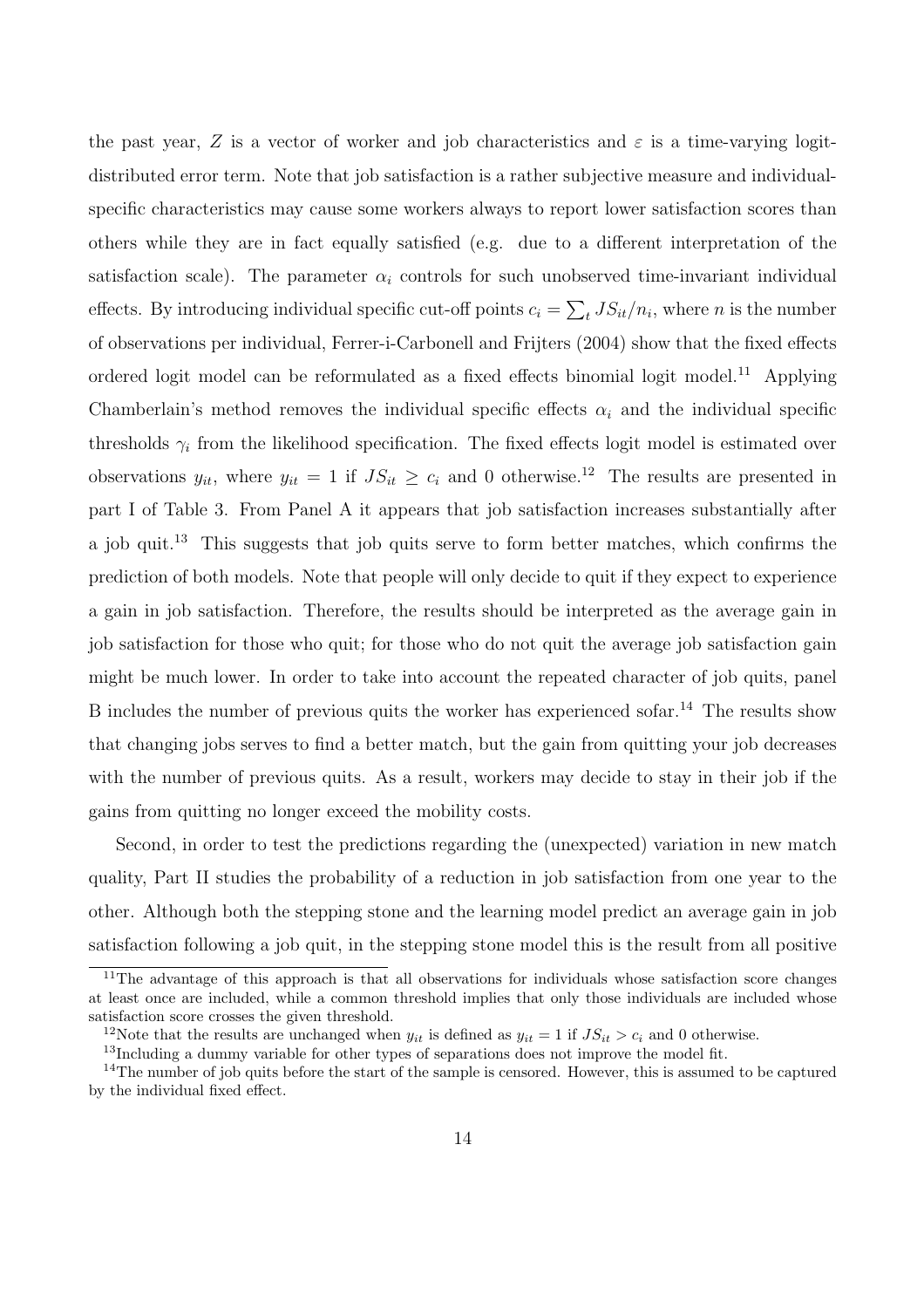changes in job satisfaction, while in the learning model this is a positive sum of all positive and negative changes in job satisfaction. Hence, to distinguish between both models it is necessary to investigate whether some workers quitting their job experience a decline in job satisfaction. The results from a fixed effects logit model are presented in the lower part of Table 3. The results indicate that job quitters are less likely to experience a reduction in job satisfaction than job stayers, and that workers are more likely to experience a loss in job satisfaction when they are in a good job already. The latter can be denoted a ceiling effect, since there is a maximum to the satisfaction scores that periople can report. However, in addition to this effect, a reduction in job satisfaction is more likely if workers leave a good job. This illustrates that job satisfaction reductions occur after a job quit, so there is a role for the learning model. The relative importance of both models is investigated in the next section.

#### 4.2 Decomposing job satisfaction variance

The evidence thus far indicates that repeated job quit behavior can be characterized both by stepping stone and learning elements. In this sub-section I will exploit the fact that the stepping stone model and the learning model represent both ends of a continuum of ex ante observable job quality. I investigate the relative empirical content of the theoretical approaches by decomposing the variance in job satisfaction in newly accepted jobs. Note that the predictions concerning this variance are the main distinction between both models. When mobility costs are assumed to be nonexistent, according to the stepping stone model workers are expected to accept any job which offers them at least the satisfaction level that they currently experience in their job. For example, a worker who is very unsatisfied in his current job  $(JS^k = 1)$  has a low reservation utility and will accept any job offer he receives  $(JS^{k+1} = 1, \ldots, 7)$ , while a rather satisfied worker  $(JS^k = 6)$  will only accept a job offer which will yield a job satisfaction level equal to 6 or higher  $(JS^{k+1} \geq 6)$ . As a result, expected variance in satisfaction of accepted job offers will be decreasing with the initial level of job satisfaction. Alternatively, in the learning approach worker also accept a job which is expected to offer them at least the satisfaction level that they currently experience in their job, but the expected variance is independent of initial job satisfaction. Since job quality is unobservable ex ante, the probability of receiving a poor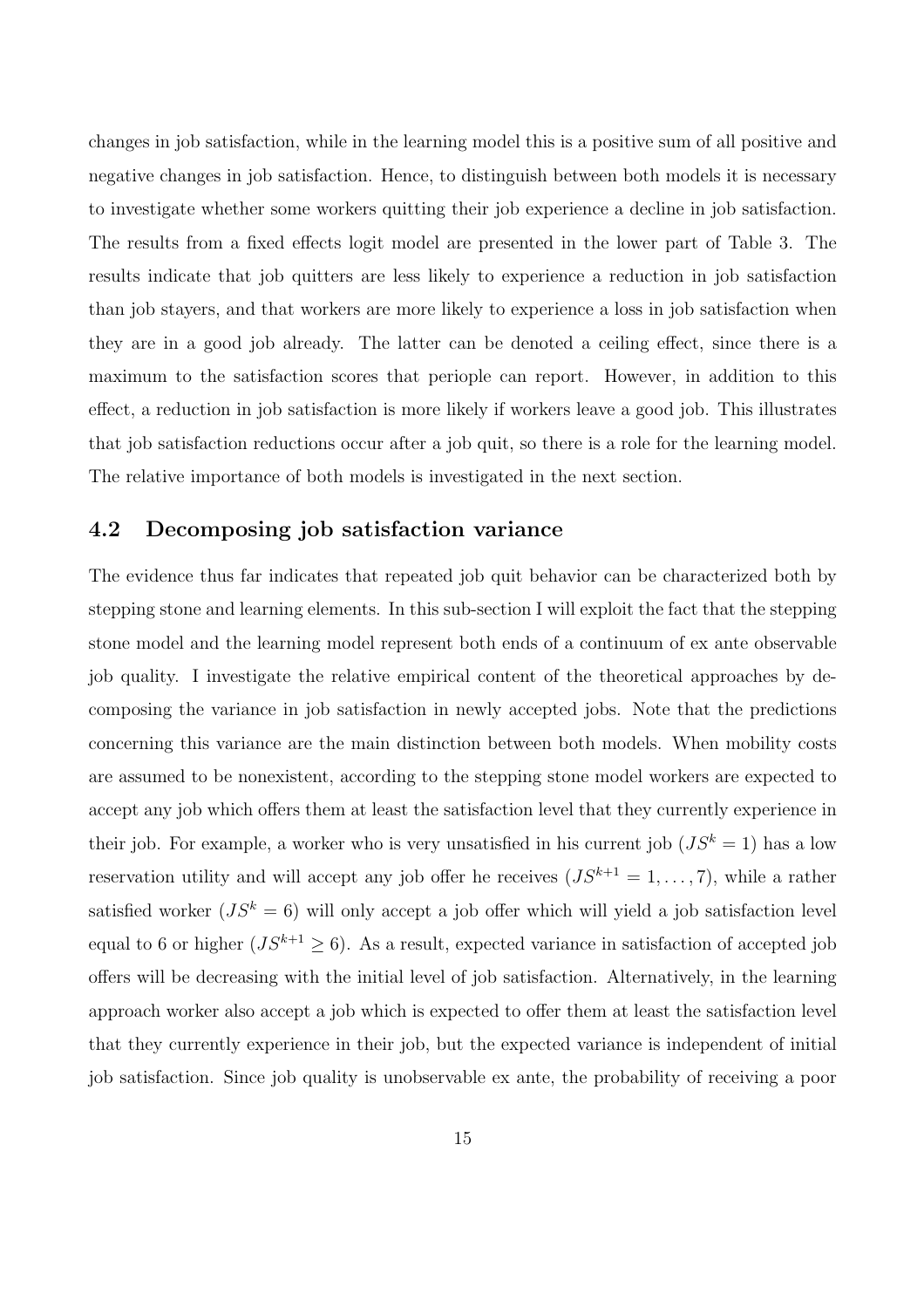offer is equal to the probability of receiving a good offer, regardless of the job quality of the current job. The expected variance according to the stepping stone model and the learning model can be calculated using information about the job offer distribution. This distribution is taken to be the satisfaction distribution of new jobs accepted by labor market entrants who have just left school,<sup>15</sup> because these workers are expected to accept any job offer they receive. The distribution of accepted job offers is presented in Figure 5. It appears that workers are more likely to accept good offers than poor job offers. This is not necessarily due to the fact that they are more likely to receive a good offer, but rather to the fact that workers might receive multiple offers in a certain time interval of which they only accept the best. Given the assumption that in the learning model workers cannot select the best offer since quality is unobserved ex ante, a uniform offer distribution is assumed for the learning model.<sup>16</sup>

The offer distribution from Figure 5 is used to compute the expected mean and then the expected variance in job satisfaction according to the stepping stone model, while a uniform offer distribution is used to compute the expected variance according to the learning model. The expected variance in job satisfaction in a newly accepted job  $k$  is computed as follows:

Stepping stone: Var 
$$
\{E\left(JS^{k}|JS^{k-1} = R\right)\}\
$$
 =  $\sum_{r=R}^{7} \left(JS_{r}^{k} - \sum_{r=R}^{7} \frac{p_{r}}{\sum_{r=R}^{7} p_{r}} JS_{r}^{k}\right)^{2} \frac{p_{r}}{\sum_{r=R}^{7} p_{r}}$  (10)

Learning model: Var 
$$
\{E\left(JS^{k}|JS^{k-1} = R\right)\}\
$$
 =  $\sum_{r=1}^{7} \left(JS^{k}_{r} - \sum_{r=1}^{7} \frac{p_{r}}{\sum_{r=1}^{7} p_{r}} JS^{k}_{r}\right)^{2} \frac{p_{r}}{\sum_{r=1}^{7} p_{r}}$  (11)

where  $p_r$  represents the probability of receiving a job offer with satisfaction level equal to r, with  $R = 1...7$  and  $r = 1...7$ . Note that the variance in equation (10) is increasing in the level of job satisfaction in the old job, while that in equation (11) is independent of the old job satisfaction level. Both expected variances are shown in Figure 6. The actual variance in satisfaction of accepted job offers is also presented in the figure.<sup>17</sup> Since the stepping stone model and the learning model represent both ends of a continuum, it is not surprising to find

<sup>&</sup>lt;sup>15</sup>Labor market entrants are defined as those whose main labor market position is fulltime education in one year and being employed in the next.

<sup>&</sup>lt;sup>16</sup>Sensitivity checks, where different distributions are chose, will be presented later in this section.

 $17$ Note that job satisfaction in the first year of the new accepted job is used here.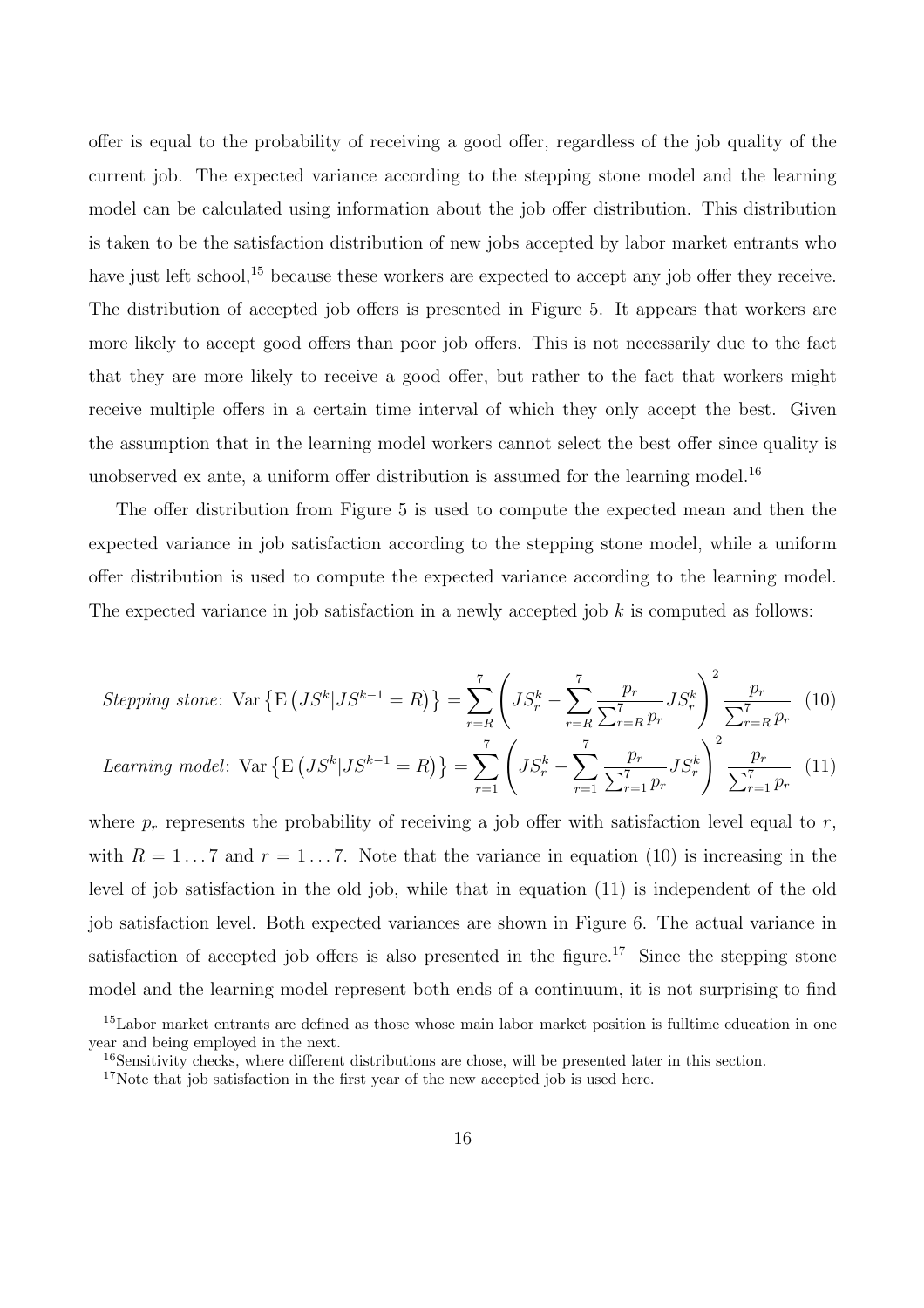the actual variance to be in between both extreme variance predictions. Figure 7 shows that the variance in accepted job satisfaction illustrates the selectivity of job search. The variance in accepted job satisfaction after a job change resulting from a layoff is much higher than after a job quit. Workers being laid off are more likely to accept the first job offer that comes along, while job quitters can be more selective in the type of job they accept resulting in a lower variance of accepted offers. Note that workers being promoted, which is defined as a withinemployer job change, experience about as much variance in new job satisfaction as job quitters, suggesting that ex ante information about job quality is not necessarily more accurate within the firm than on the market.

Table 4 presents a decomposition of the actual variance in job satisfaction among job quitters using the predictions from the stepping stone and learning model (as presented in Figure 6). In particular, it shows the share s of the variance in job satisfaction that can be explained by the stepping stone theory:<sup>18</sup>

$$
s = \frac{Var - Var(LM)}{Var(SS) - Var(LM)}
$$
\n<sup>(12)</sup>

where  $Var, Var(LM)$ , and  $Var(SS)$  represent actual variance and expected variance following the learning model and stepping stone model, respectively. The share s and its standard error are obtained from a non-parametric bootstrap with 5000 replications. From Panel A it appears that about 80 percent of the job quits arises from a stepping stone motive. Note that this is more or less independent of the level of job satisfaction in the previous job. As part of a sensitivity analysis, Panel B replicates the results using an alternative accepted job offer distribution. Because labor market entrants lack any labor market experience they may receive relatively more poor job offers and hence low job offers may be over-represented in the accepted job offer distribution. Alternatively, labor market entrants may have started their job search well before the end of their studies and hence could have acted more selectively than other workers. Therefore, Panel B uses the distribution of accepted job offers among all workers who are observed to change jobs for the first time. The distributions do not differ much in shape, and the results in Panels A and B are more or less similar. Panel C considers some alternatives

<sup>&</sup>lt;sup>18</sup>Hence, 1 minus this share represents the importance of learning about job quality.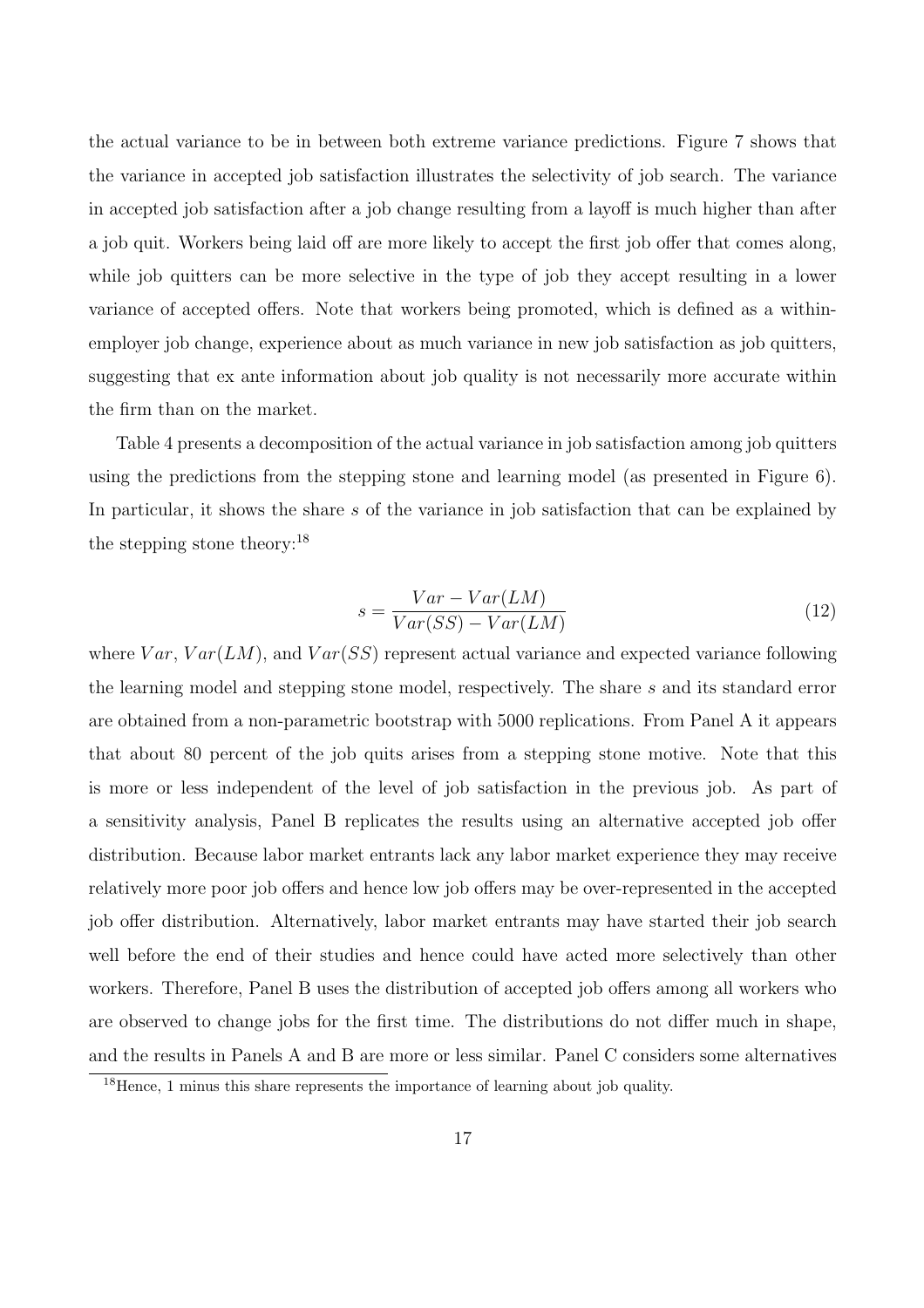for the uniform distribution used to compute the expected variance for the learning model. The first specification takes the distribution of job satisfaction in the new job for workers who were very dissatisfied in their old job. These workers should be willing to accept any job offer that comes along without awaiting potentially better job offers. Hence, this distribution can be used to compute both the expected variance according to the stepping stone and the learning model.<sup>19</sup> Note that this distribution seems to be less able to fit the actual data, since the variance for workers reporting satisfaction equal to 2 in the last job cannot be explained by either one of the models. This group of workers appears to be more selective in accepting new jobs than the stepping stone model would predict. Possibly, the poor identification is due to the low number of workers with lagged JS=1 used for identifying the offer distribution. The second specification assumes that job offers are draws from a normal distribution. The expected variance according to the learning model is computed accordingly.<sup>20</sup> The results indicate again that a majority of the job quits arises from a stepping stone motive.<sup>21</sup> The role of the stepping stone model might be overrated in Panels A to C for several reasons. First, in reality mobility costs are likely to be existent and positive. As a result, workers will only accept a new job if it yields a strictly higher utility than the current job.<sup>22</sup> As a result, variance resulting from workers accepting a new job in which they are equally satisfied as they were in the previous job will no longer be attributed to the stepping stone model but to the learning model. Though for unsatisfied workers this will happen rarely (up to 6 percent of the cases), satisfied workers are much more likely to accept a new job with similar job satisfaction rating (about 50 percent of the cases). As a result, the shares presented in Panels A to C should be considered as an upper bound. Alternatively, the importance of the stepping stone model might be misstated if workers have not completely learned the true job quality during the first year in the job, because Panels A to C relate job satisfaction in the old job to job satisfaction reported in the first year of the new job. Therefore, in Panel D, job satisfaction in the old job is compared

<sup>&</sup>lt;sup>19</sup>As a result, var(SS) = var(LM) for lagged JS=1, and hence s cannot be identified for these workers.

 $20$ Note that the expected variance according to the stepping stone model is computed using the baseline specification, since workers will be able to pick the best offer from a series of offers in a given time interval.

<sup>&</sup>lt;sup>21</sup>Excluding the insignificant value for the most unhappy workers, the average share increases to about 70 percent.

<sup>&</sup>lt;sup>22</sup>Note that in this situation job changes by workers who reported being completely satisfied in the old job  $(JS^k = 7)$  cannot be explained by either model.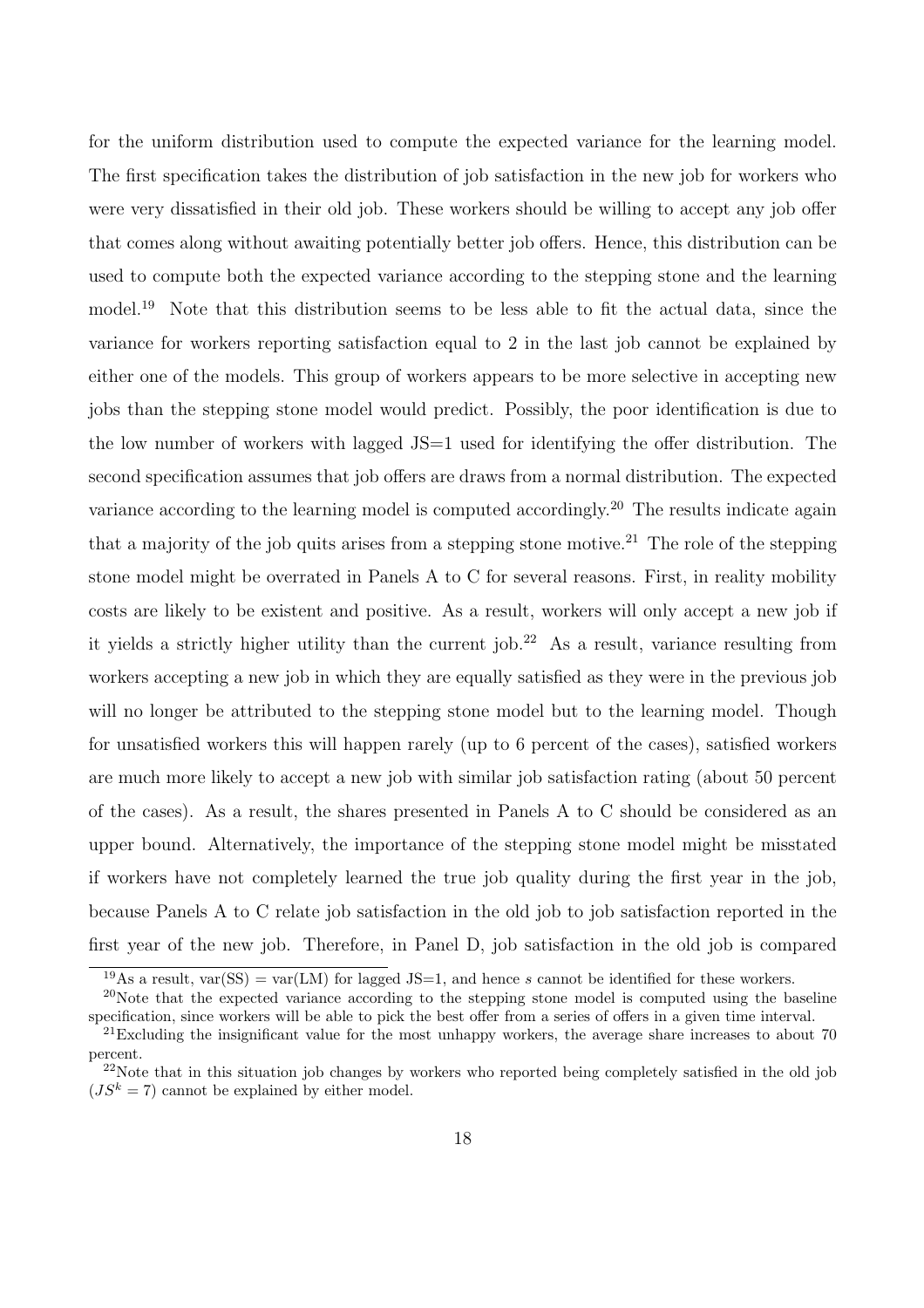to job satisfaction reported in the final year of the new job when learning is expected to be completed.<sup>23</sup> Note that the share of variance attributed to the stepping stone model is slightly lower in this specification. Apparently, the role of the stepping stone model was - on average - slightly overrated in the above Panels due to downward adjustment of job satisfaction when job quality was revealed.<sup>24</sup> Nevertheless, this lower bound of 78 percent is relatively close to the upper bound of 81 percent. Hence, the table illustrates that repeated job quits serve to improve matching efficiency rather than being a random relocation of labor resources.

Table 5 presents some sensitivity results. Panel A replicates the baseline results from the previous table. In Panel B a distinction is made between first time quits and repeated job quits. Note that the results are similar for both types.<sup>25</sup> Panel C differentiates between workers who quit only once and multiple time quitters. It appears that quit behavior by single time quitters is characterized by slightly more stepping stone features. This may explain why these workers quit only once. Finally, Panel D illustrates that learning is more important early in the career than among older workers. Other sensitivity checks, such as high versus low educated workers and private versus public sector workers, did not yield any significant different results and hence are not presented in the table.

In addition to being a response to a change of jobs, job satisfaction may change from one year to the other because of some exogenous variation. Think for example of a reorganization or a direct colleague leaving the firm which may affect your job satisfaction. The presence of such exogenous variation may affect the findings in Tables 4 and 5. To determine whether such variation is present, the variance in job satisfaction for job stayers is investigated by looking at changes in job satisfaction from one year to another. Figure 8 illustrates the variance in job satisfaction for stayers relative to the variance for job quitters. It appears that the variance among dissatisfied workers is much higher among stayers than among job quitters. This suggests that job quitters are able to positively select into good jobs. Hence, the difference in variance,

<sup>&</sup>lt;sup>23</sup>The final year is either the year before a new job quit occurs, or the last year in which the worker is observed in the sample.

<sup>&</sup>lt;sup>24</sup>Note a positive difference for initially poor quality matches  $(JS^k = 1, \ldots, 3)$ . Here, job satisfaction has been adjusted upward during the learning period.

<sup>&</sup>lt;sup>25</sup>However, there are some small differences for workers who were initially very unsatisfied in their job. The insignificant effect is due to the relatively low number of cases among the repeated job quits.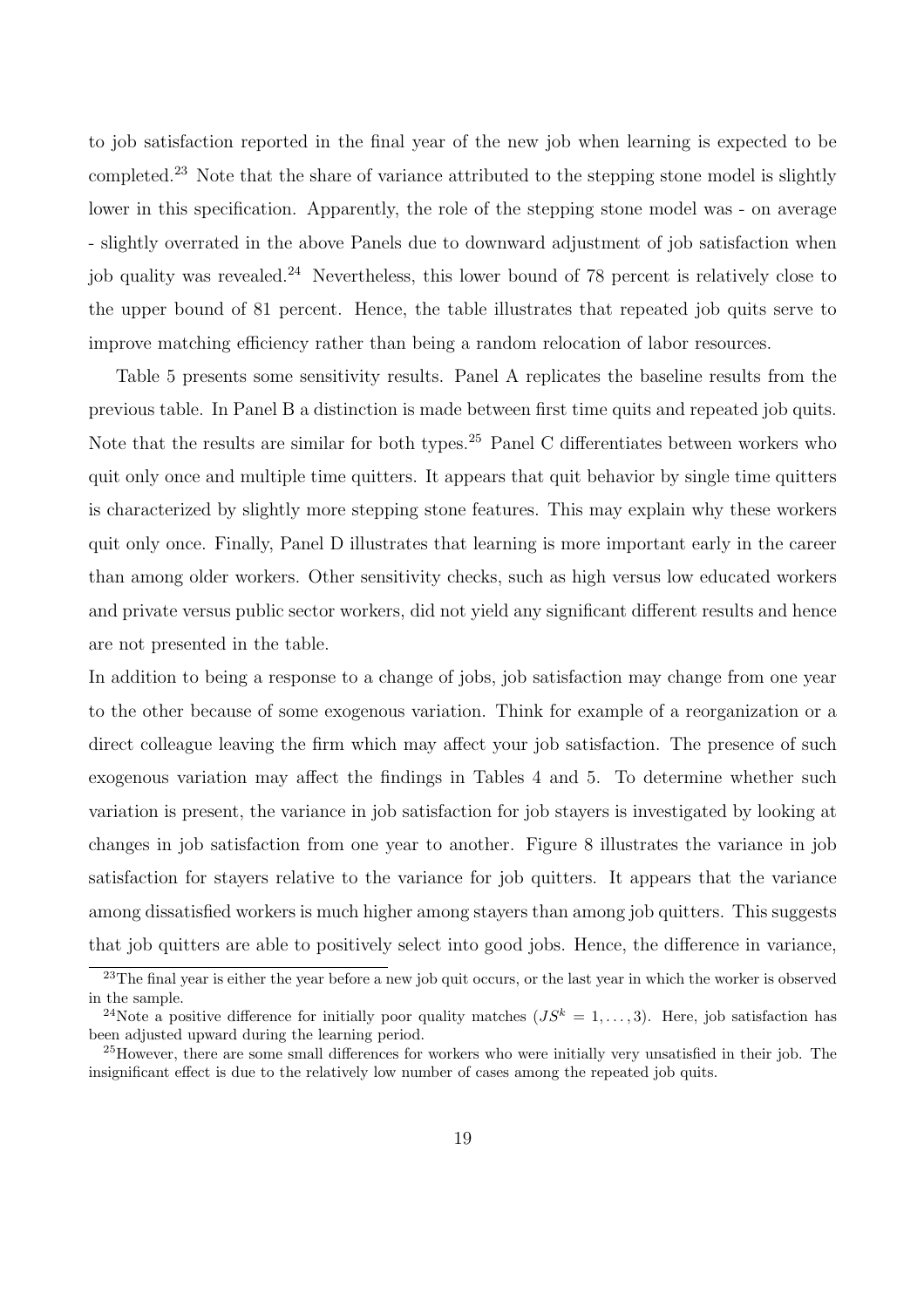i.e. the area between the two lines, can be seen as the gains from search and changing jobs. Furthermore, note that the 'exogenous' variation among job stayers is not constant across workers. Workers who are very dissatisfied with their job are more likely to experience a change in job satisfaction one year later than those that are quite satisfied already. Possibly, workers look for alternatives and firms are willing to offer different tasks or different fringe benefits to dissatisfied workers in order to retain them with the firm, while such ad hoc offers are less frequently made to workers who are satisfied already. Alternatively, it might be the case that such offers are also made to satisfied workers, and that the low variance results from their satisfaction level being close to the upper limit of the satisfaction scale. This suggests that there seems to be some stepping stone element even for job stayers. From Panel E in Table 5 it appears that this is indeed the case. This suggests that a job change is not always required to improve job satisfaction. In particular, the difference between stayers and quitters (bottom panel) indicates that there are gains from search only for those workers who are dissatisfied in their job. For those reporting being 'not disstisfied/not satisfied' or a higher satisfaction level the probability of improving job satisfaction is equal if they stay in their current job and if they would change jobs.

### 5 Conclusions

This paper studies repeated job quit behavior to investigate whether such job changes contribute to better matching efficiency or whether they constitute a relocation of labor without any increase in match quality. Theoretical studies often adopt either the stepping stone model or the learning model as the explanatory mechanism for labor mobility. This paper is the first to investigate the relative empirical content of both models in job quit decisions. The results from an innovative variance decomposition help improve our understanding of job quit behavior, a key phenomenon determining the functioning of the labor market.

Using UK data over the period 1991-2005, the analyses in this paper show that job satisfaction increases with each job quit, though at a decreasing rate. This finding is consistent with both the stepping stone and the learning model. However, the fact that some job quitters experience a reduction in job satisfaction suggests that at least some quits can be explained by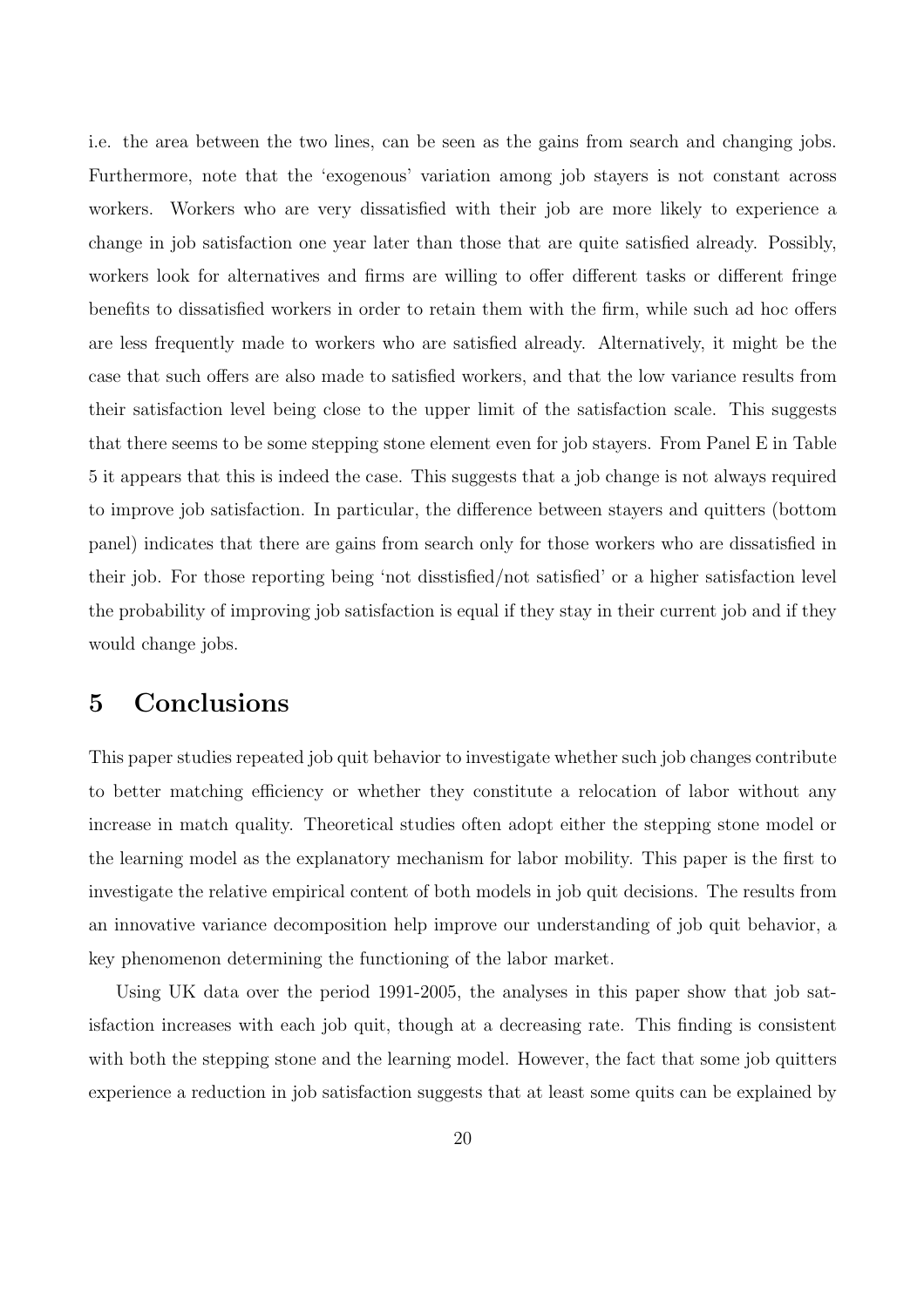the learning model. This paper is the first to quantify the relative empirical content of both models. A decomposition of variance in satisfaction in the new job shows that 80 percent of job quits arises from a stepping stone motive. This implies that repeated job quits mainly serve as a stepping stone to more happiness at work and as such may contribute to matching efficiency.

Though job quits are costly for firms in terms of hiring and training costs if they want to hire a replacement worker, firms may experience positive spillovers from job mobility as it enhances workforce flexibility which enables firms to more easily adjust their workforce to changing economic circumstances. However, the finding that job mobility improves matching efficiency implies that it may have additional positive spillovers if the rents of the better job match are being shared between the worker and the firm. As such, job quits may not only serve workers to find a better match, but may also be beneficial for firms.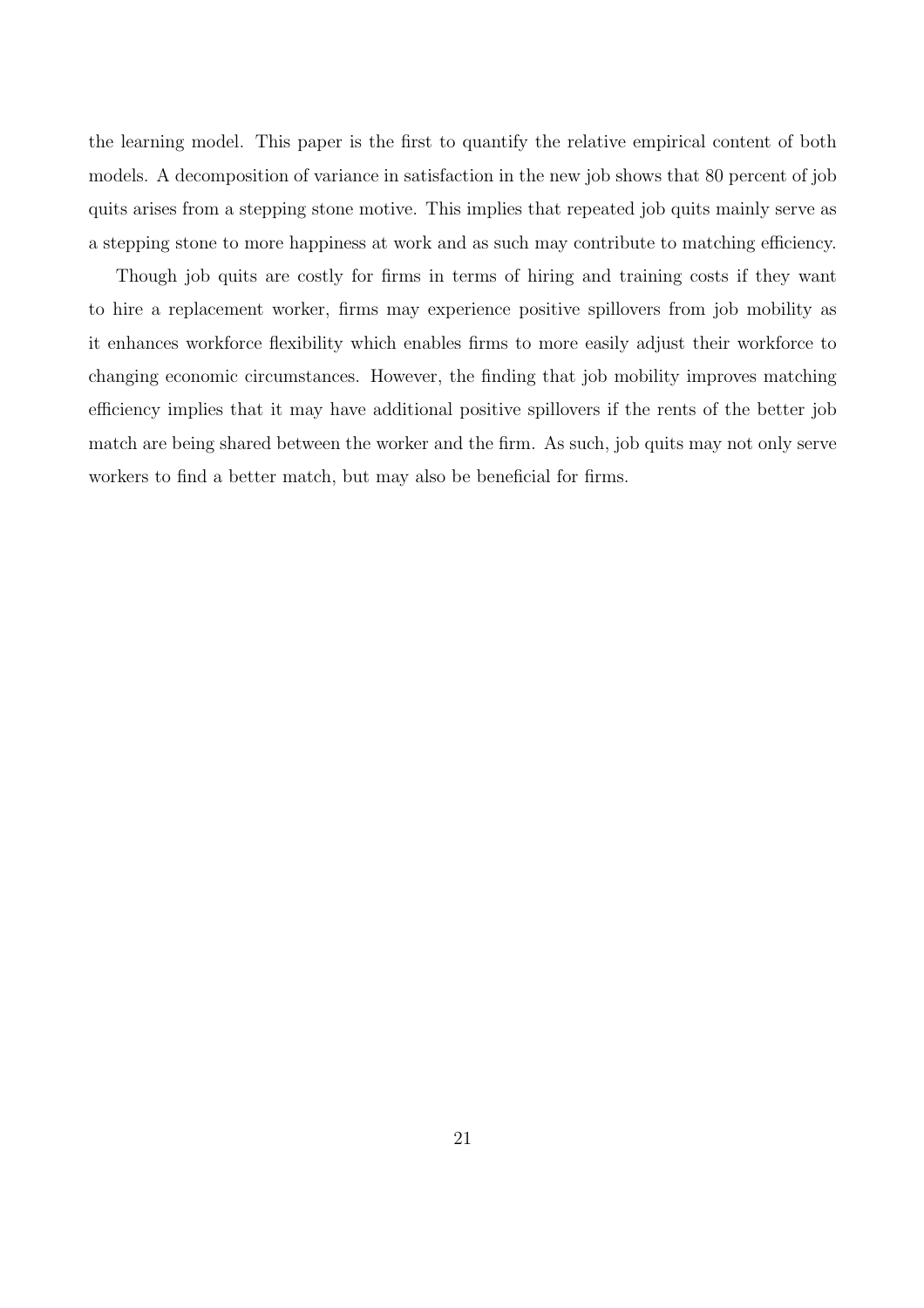# References

- Akerlof, G., A. Rose, J. Yellen, L. Hall, and R. Hall (1988). Job switching and job satisfaction in the u.s. labor market. Brookings Paper on Economic Activity 2, 495–594.
- Altonji, J. and C. Paxson (1986). Job characteristics and hours of work. Research in Labor Economics  $8(A)$ , 1–55.
- Blanchflower, D. (2008). Happiness economics. NBER Reporter 2.
- Bockermann, P. and P. Ilmakunnas (2009). Job disamenities, job satisfaction, quit intentions, and actual separations: Putting the pieces together. *Industrial Relations 48* (1), 73–96.
- Burdett, K. (1978). A theory of employee job search and quit rates. The American Economic  $Review 68(1), 212-220.$
- Chi, W., R. Freeman, and M. Kleiner (2008). Does changing employers improve job satisfaction? Mimeo.
- Clark, A. and Y. Georgellis (2004). Kahneman meets the quitters: Peak-end behavior in the labor market. Mimeo, Paris.
- Clark, A., Y. Georgellis, and P. Sanfey (1998). Job satisfaction, wage changes and quits: Evidence from germany. Research in Labor Economics 17, 95–121.
- DeGroot, M. (1970). Optimal Statistical Decisions. New York, NY: McGraw-Hill.
- Farber, H. S. (1999). Mobility and stability: The dynamics of job change in labor markets. In O. Ashenfelter and D. Card (Eds.), Handbook of labor economics, Volume 3B, pp. 2439–2483. Amsterdam: Elsevier.
- Ferrer-i Carbonell, A. and P. Frijters (2004). How important is methodology for the estimates of the determinants of happiness? The Economic Journal 114 (July), 641–659.
- Freeman, R. (1978). Job satisfaction as an economic variable. The American Economic Review  $68(2)$ , 135-141.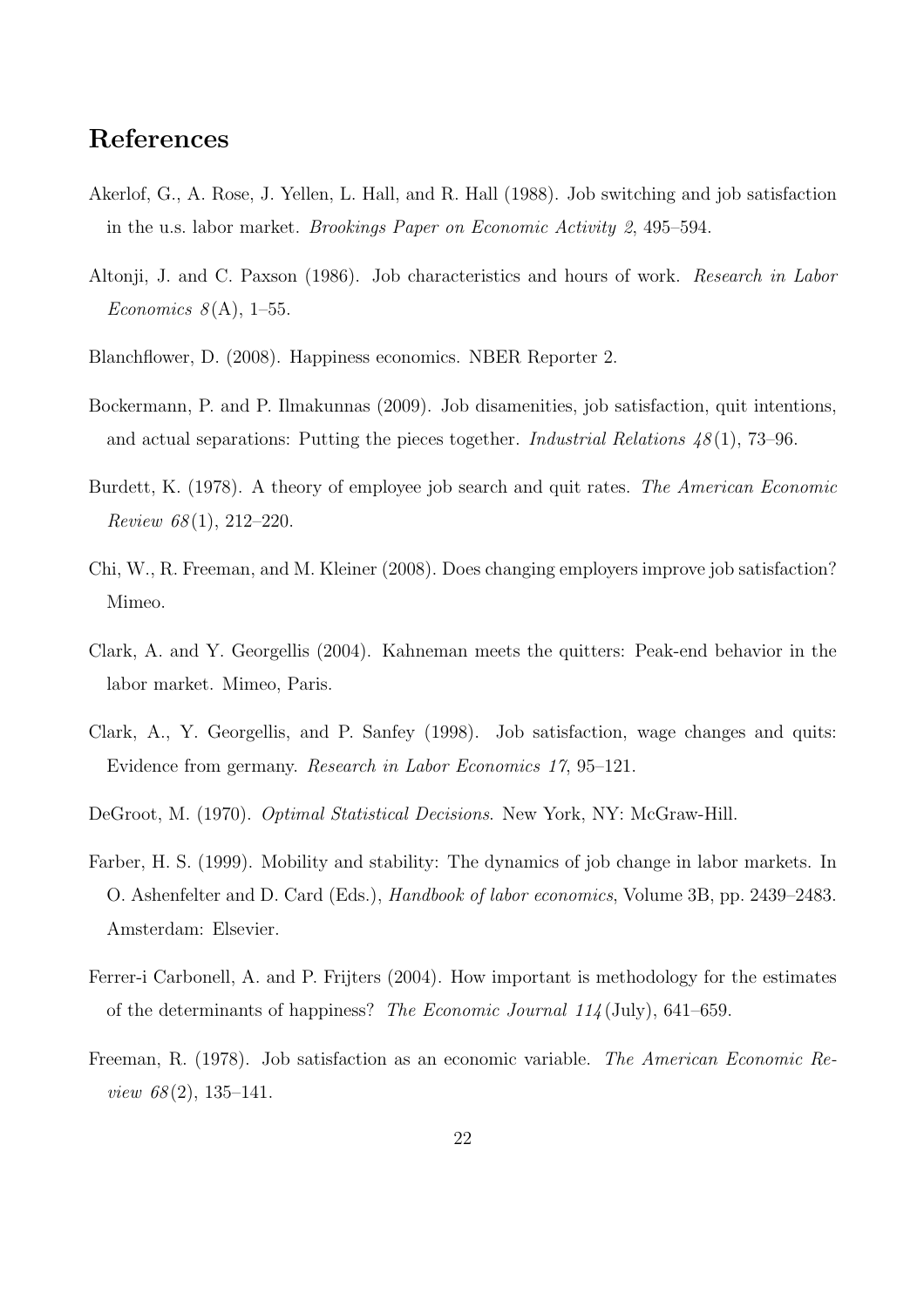- Jovanovic, B. (1979). Job matching and the theory of turnover. *Journal of Political Economy 87*, 972–990.
- Kambourov, G. and I. Manovskii (2008). Rising occupational and industry mobility in the united states: 1968-97. International Economic Review  $49(1)$ , 41-79.
- Levy-Garboua, L., C. Montmarquette, and V. Simonnet (2007). Job satisfaction and quits. Labour Economics 14, 251–268.
- Light, A. (2005). Job mobility and wage growth: Evidence from the nlsy79. Monthly Labor Review 128 (2), 33–39.
- Neal, D. (1999). The complexity of job mobility among young men. Journal of Labor Economics  $17(2)$ , 237-261.
- Pavan, R. (2007). The role of career choice in understanding job mobility. mimeo.
- Perez, J. I. and Y. S. Rebollo (2005). Wage changes through job mobility in europe: A multinomial endogenous switching approach. Labour Economics 12 (4), 531–555.
- Sousa-Poza, A. and F. Henneberger (2004). Analyzing job mobility with job turnover intentions: An international comparative study. Journal of Economic Issues 38(1), 113–137.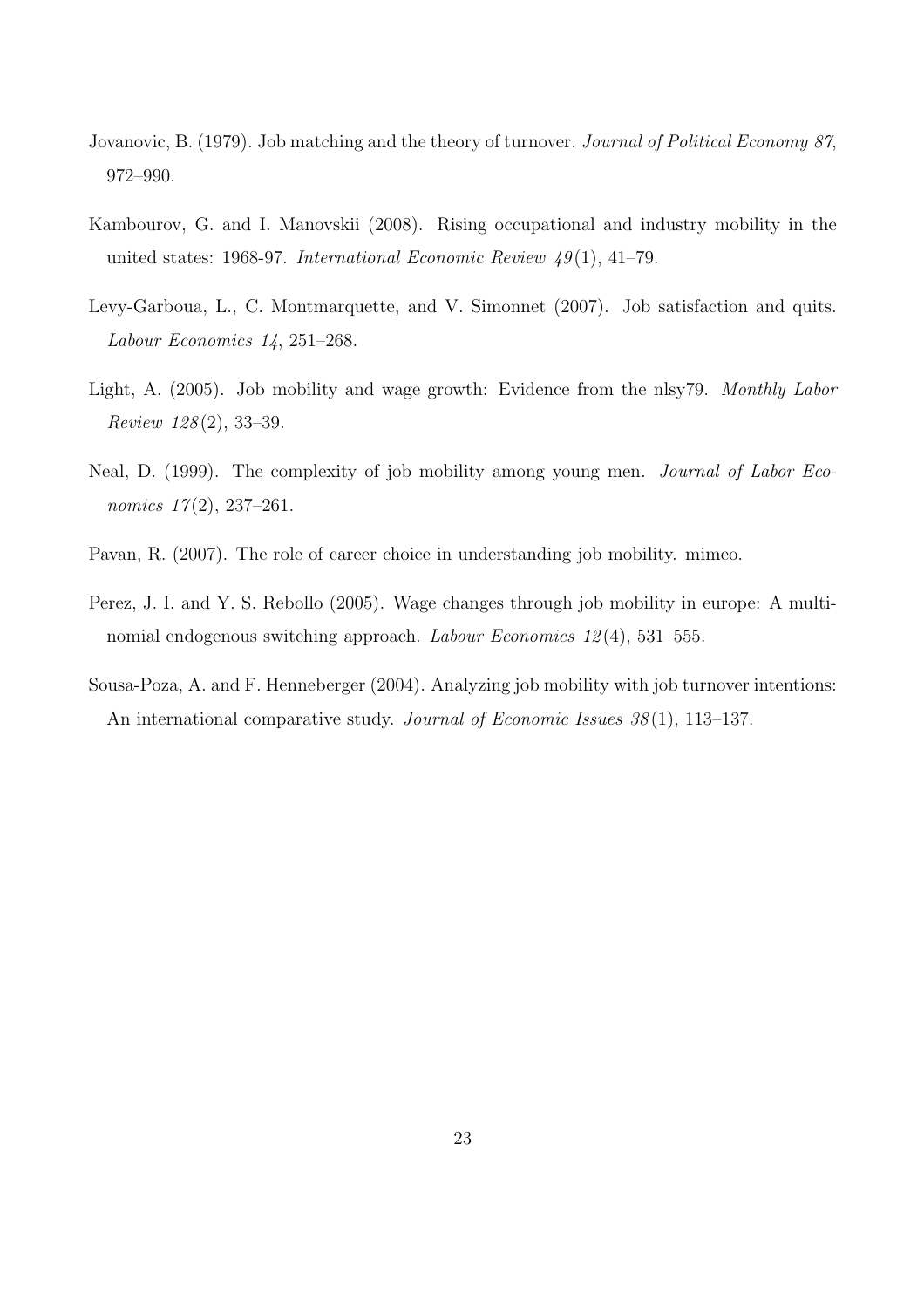|                 |              |          |          |                         |          |          |                | Average job  |
|-----------------|--------------|----------|----------|-------------------------|----------|----------|----------------|--------------|
|                 | $\mathbf{1}$ | $\bf{2}$ | $\bf{3}$ | $\overline{\mathbf{4}}$ | $\bf{5}$ | $\bf{6}$ | $\overline{7}$ | satisfaction |
| Job status      |              |          |          |                         |          |          |                |              |
| Stay            | 1.7          | 3.2      | 8.1      | 9.6                     | 24.7     | 43.6     | 9.2            | $5.2\,$      |
| Quit            | 0.8          | 2.1      | 4.4      | 7.0                     | 20.6     | 50.1     | 15.1           | $5.5\,$      |
|                 |              |          |          |                         |          |          |                |              |
| Tenure          |              |          |          |                         |          |          |                |              |
| $<$ 2 years     | 2.1          | 3.5      | 7.9      | 9.3                     | 23.8     | 42.6     | 10.9           | 5.2          |
| ${\geq}2$ years | 1.6          | 2.7      | 7.4      | 10.1                    | 24.0     | 43.6     | 10.7           | 5.3          |
|                 |              |          |          |                         |          |          |                |              |
| Working hours   |              |          |          |                         |          |          |                |              |
| $<$ 30 hours    | 1.1          | 2.3      | $5.5\,$  | 7.8                     | 21.2     | 44.0     | 18.2           | 5.5          |
| $\geq$ 30 hours | 1.9          | 3.2      | 7.8      | 9.8                     | 24.1     | 43.0     | 10.2           | $5.2\,$      |
|                 |              |          |          |                         |          |          |                |              |
| Marital status  |              |          |          |                         |          |          |                |              |
| Single          | 1.8          | $3.5\,$  | 7.5      | 9.7                     | 23.7     | 42.5     | 11.4           | $5.2\,$      |
| Married         | 1.9          | 3.0      | 7.7      | 9.7                     | 24.0     | 43.3     | $10.5\,$       | $5.2\,$      |
|                 |              |          |          |                         |          |          |                |              |
| Education level |              |          |          |                         |          |          |                |              |
| No education    | 2.9          | 3.3      | 5.7      | 9.3                     | 20.2     | 39.9     | 18.7           | 5.4          |
| Low education   | 2.7          | 3.1      | $5.2\,$  | 11.6                    | 21.2     | 40.1     | 16.2           | $5.3\,$      |
| Med education   | 1.7          | 2.9      | 7.6      | 10.4                    | 25.3     | 42.2     | 10.0           | $5.2\,$      |
| High education  | 1.5          | 3.3      | 8.6      | 8.9                     | 24.4     | 45.0     | 8.3            | $5.2\,$      |
|                 |              |          |          |                         |          |          |                |              |
| Health status   |              |          |          |                         |          |          |                |              |
| Poor            | 4.8          | 6.0      | 10.8     | 12.1                    | 24.0     | 32.4     | 9.8            | 4.8          |
| Fair            | 2.8          | 4.4      | 9.6      | 12.0                    | 26.2     | 36.4     | 8.6            | $5.0\,$      |
| Good            | 1.5          | 2.7      | 7.1      | 9.1                     | 23.5     | 44.8     | 11.2           | $5.3\,$      |
|                 |              |          |          |                         |          |          |                |              |
| All men         | 1.9          | 3.1      | 7.6      | 9.7                     | 23.9     | 43.1     | 10.8           | 5.2          |

## Table 1: Job satisfaction distribution (row %)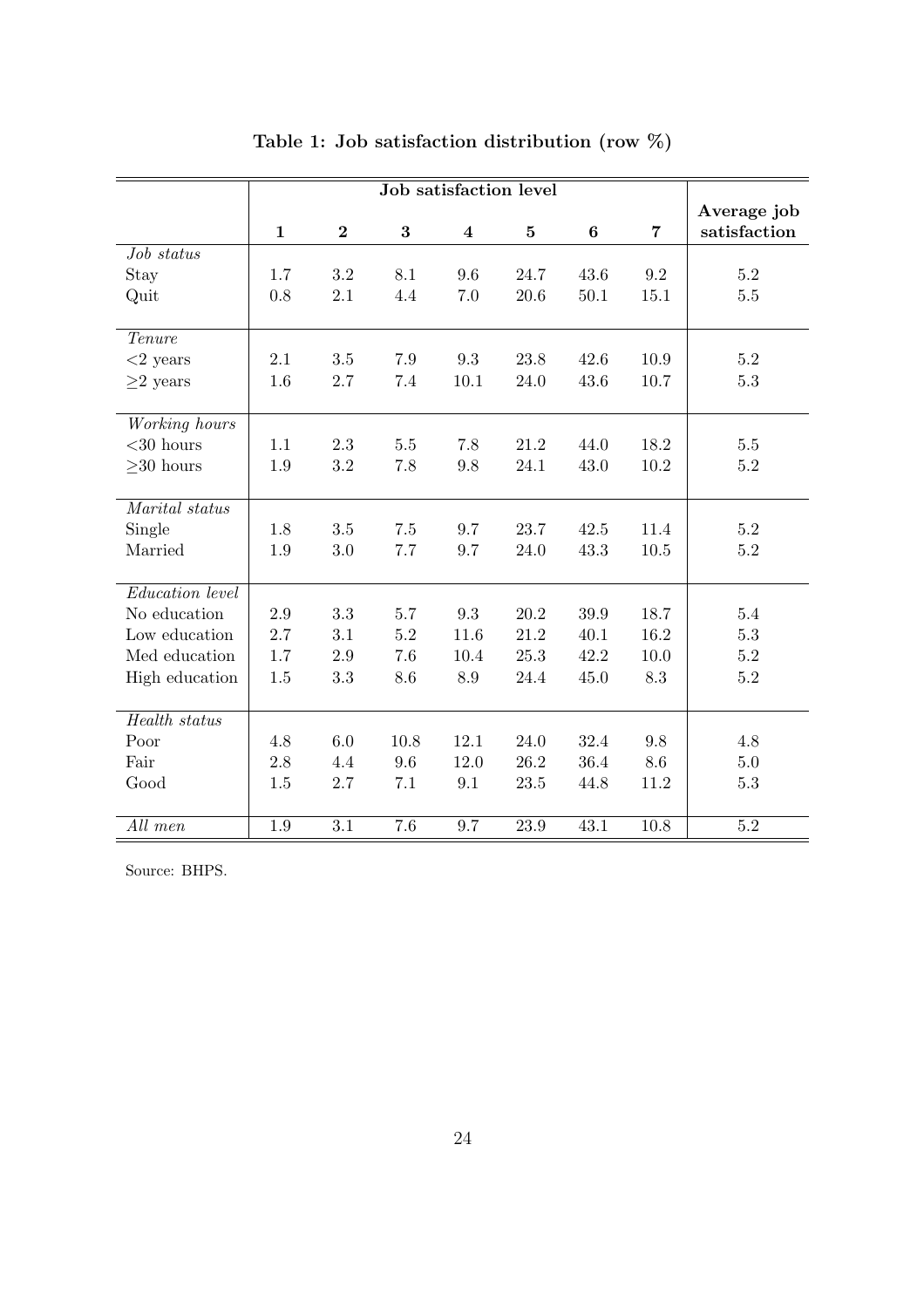|                         |          | Total number of quits observed |          | One-time to |              |               |
|-------------------------|----------|--------------------------------|----------|-------------|--------------|---------------|
|                         | $\bf{0}$ | $\mathbf{1}$                   | $\bf{2}$ | 3 or more   | <b>Total</b> | multiple quit |
|                         |          |                                |          |             |              | rate          |
| Job satisfaction in     |          |                                |          |             |              |               |
| year before first quit* |          |                                |          |             |              |               |
| 1                       | 17.7     | 47.1                           | 22.1     | 13.2        | 100.0        | $1.3\,$       |
|                         |          |                                |          |             | [68]         |               |
| $\overline{2}$          | 25.4     | 47.4                           | 15.6     | 11.6        | 100.0        | 1.7           |
|                         |          |                                |          |             | $[173]$      |               |
| $\bf{3}$                | 51.4     | 30.7                           | 11.3     | 6.5         | 100.0        | $1.7\,$       |
|                         |          |                                |          |             | $[397]$      |               |
| $\overline{\mathbf{4}}$ | 75.2     | 15.3                           | 5.1      | 4.4         | 100.0        | 1.6           |
|                         |          |                                |          |             | $[888]$      |               |
| $\mathbf{5}$            | 79.2     | 13.6                           | 4.2      | $3.0\,$     | 100.0        | 1.9           |
|                         |          |                                |          |             | [2084]       |               |
| $\boldsymbol{6}$        | 80.4     | 13.0                           | $3.9\,$  | $2.8\,$     | 100.0        | 1.9           |
|                         |          |                                |          |             | [2887]       |               |
| $\overline{7}$          | 77.7     | 14.8                           | 3.1      | 4.4         | 100.0        | 2.0           |
|                         |          |                                |          |             | $[682]$      |               |
| <b>Total</b>            | 75.6     | $15.7\,$                       | $4.9\,$  | 3.7         | 100.0        | 1.8           |
|                         | [5428]   | [1130]                         | $[354]$  | $[267]$     | $[7179]$     |               |
| No. of observations     | 20479    | 6071                           | 2346     | 2328        | 31224        |               |

### Table 2: Frequency of job quits, by initial level of job satisfaction (row percentages [No. of persons])

\* For job stayers this refers to average job satisfaction during their (observed) working life.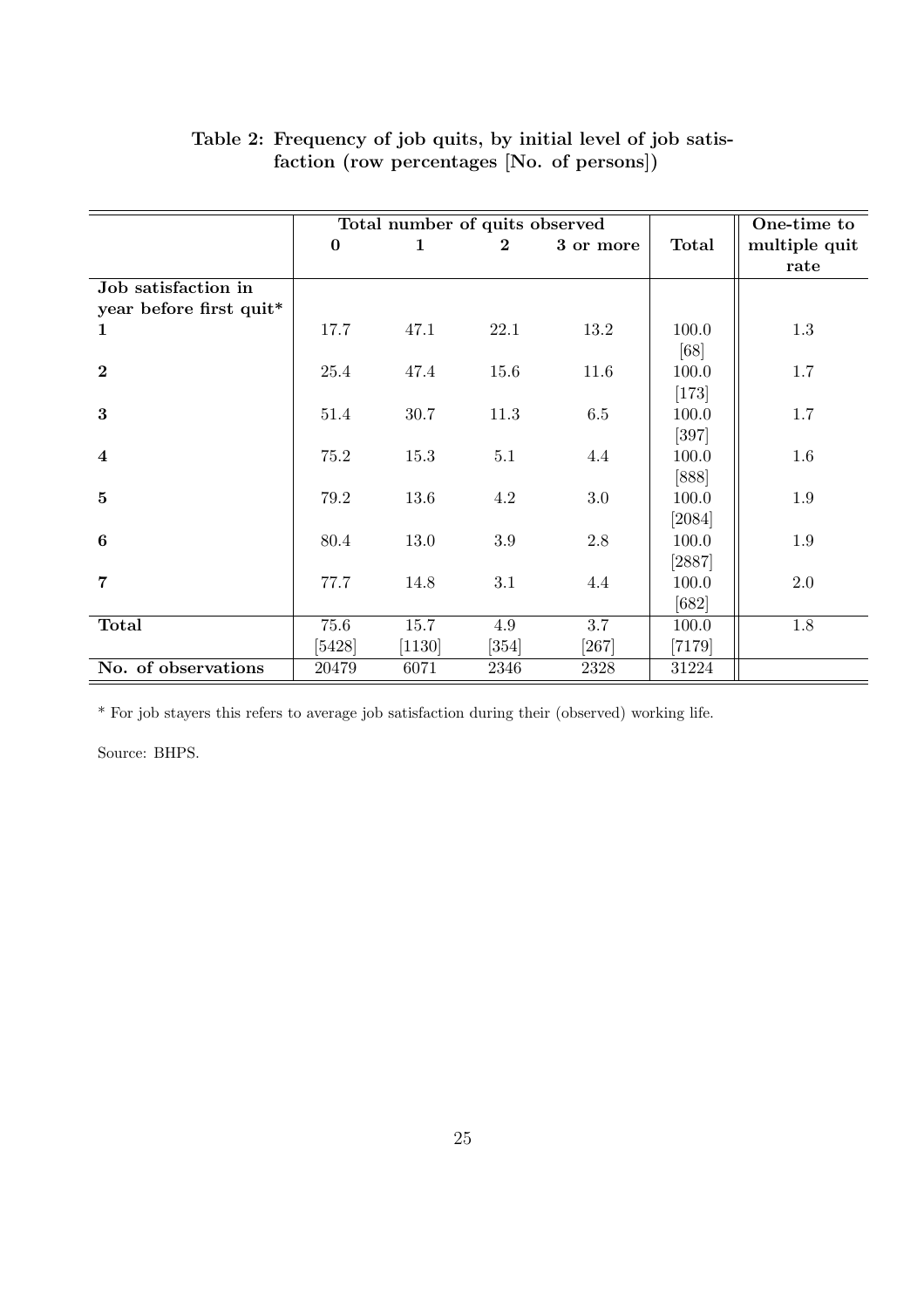| I. $JS_t$ - FIXED EFFECTS ORDERED LOGIT RESULTS           |                                                           |  |  |  |  |  |
|-----------------------------------------------------------|-----------------------------------------------------------|--|--|--|--|--|
| A. Baseline                                               |                                                           |  |  |  |  |  |
|                                                           | $0.672(0.057)**$                                          |  |  |  |  |  |
| $\log L = -11538.16$                                      |                                                           |  |  |  |  |  |
| B. Including total number of quits sofar                  |                                                           |  |  |  |  |  |
| Q<br>Total number of quits<br>$Q^*$ Total number of quits | $0.739(0.098)**$<br>$0.304(0.034)**$<br>$-0.119(0.050)**$ |  |  |  |  |  |
| $\log L = -11496.68$                                      |                                                           |  |  |  |  |  |
| II. $P(JS_t < JS_{t-1})$ - FIXED EFFECTS LOGIT RESULTS    |                                                           |  |  |  |  |  |
| Q<br>$JS_{t-1}$<br>$Q * JS_{t-1}$                         | $-1.696(0.428)**$<br>$1.364(0.026)**$<br>$0.217(0.074)**$ |  |  |  |  |  |
| $\log L = -8563.85$                                       |                                                           |  |  |  |  |  |
|                                                           |                                                           |  |  |  |  |  |

Note: Dependent variable is job satisfaction  $(JS_t; 1 - 7)$  in Part I and the probability of a reduction in job satisfaction  $(P(JS_t < JS_{t-1}))$  in Part II. Other explanatory variables included in the estimation are tenure and its squared value, age and its squared value, log of hours worked, log of hourly wage, and dummies for marital status, education level, industry, occupation, firm size, health, temporary job, and calendar year; standard errors in parentheses; a \*\* (\*) indicates that the coefficient is different from zero at a 5% (10%) level of significance. Analysis is based on 26694 observations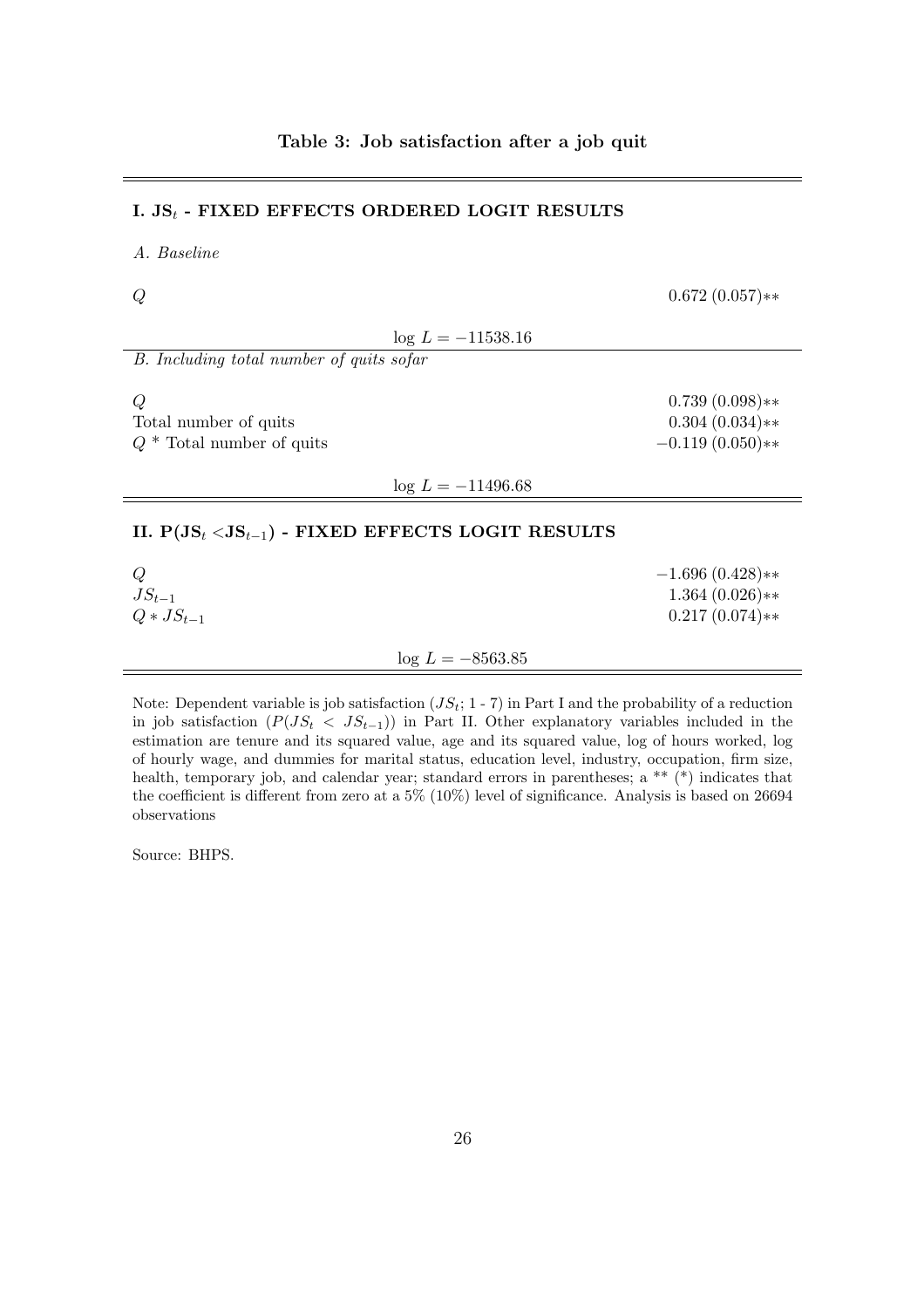|                                | Job satisfaction in old job: |                      |                      |                      |                      |                      |                      |                      |
|--------------------------------|------------------------------|----------------------|----------------------|----------------------|----------------------|----------------------|----------------------|----------------------|
|                                | $\mathbf{1}$                 | $\overline{2}$       | $\sqrt{3}$           | 4                    | $5\,$                | $6\phantom{.}6$      | $\overline{7}$       | Average              |
| A. Baseline                    |                              |                      |                      |                      |                      |                      |                      |                      |
|                                | $0.726**$<br>(0.124)         | $0.892**$<br>(0.075) | $0.824**$<br>(0.054) | $0.807**$<br>(0.041) | $0.837**$<br>(0.023) | $0.799**$<br>(0.020) | $0.793**$<br>(0.037) | $0.811**$<br>(0.024) |
| ${\bf N}$                      | 71                           | 162                  | 271                  | 294                  | 608                  | 872                  | $222\,$              |                      |
| B. JS after first job quit     |                              |                      |                      |                      |                      |                      |                      |                      |
|                                |                              |                      |                      |                      |                      |                      |                      |                      |
|                                | $0.717**$                    | $0.863**$            | $0.788**$            | $0.796**$            | $0.834**$            | $0.801**$            | $0.793**$            | $0.799**$            |
|                                | (0.122)                      | (0.073)              | (0.051)              | (0.040)              | (0.022)              | (0.020)              | (0.037)              | (0.024)              |
| C. Alternatives for Var(LM)    |                              |                      |                      |                      |                      |                      |                      |                      |
| JS among most unhappy          |                              |                      |                      |                      |                      |                      |                      |                      |
|                                | $\boldsymbol{a}$             | $2.797**$            | $0.513**$            | $0.558**$            | $0.666**$            | $0.584**$            | $0.576**$            | $0.949**$            |
|                                |                              | (1.148)              | (0.175)              | (0.112)              | (0.055)              | (0.044)              | (0.075)              | (0.196)              |
| Normal distribution            |                              |                      |                      |                      |                      |                      |                      |                      |
|                                | 0.419                        | $0.780**$            | $0.661**$            | $0.661**$            | $0.727**$            | $0.674**$            | $0.627**$            | $0.656**$            |
|                                | (0.264)                      | (0.153)              | (0.103)              | (0.073)              | (0.038)              | (0.033)              | (0.058)              | (0.048)              |
| D. JS in final year of new job |                              |                      |                      |                      |                      |                      |                      |                      |
|                                | $0.734**$                    | $0.882**$            | $0.935**$            | $0.747**$            | $0.792**$            | $0.786**$            | $0.589**$            | $0.781**$            |
|                                | (0.131)                      | (0.077)              | (0.041)              | (0.048)              | (0.026)              | (0.021)              | (0.064)              | (0.025)              |

#### Table 4: Variance decomposition - proportion explained by stepping stone theory

Note: The proportion explained by the stepping stone theory is computed as follows:  $s =$  $(Var - Var(LM)) / (Var(SS) - Var(LM))$ , where  $Var, Var(LM)$  and  $Var(SS)$  represent actual variance and expected variance according to the learning model and the stepping stone theory, respectively. Standard errors calculated using a non-parametric bootstrap with 5000 replications are in parentheses; a \*\* (\*) indicates that the coefficient is different from zero at a 5% (10%) level of significance. <sup>a</sup>: Cannot be computed, since  $Var = Var(LM) = Var(SS)$  for lagged  $JS == 1$ .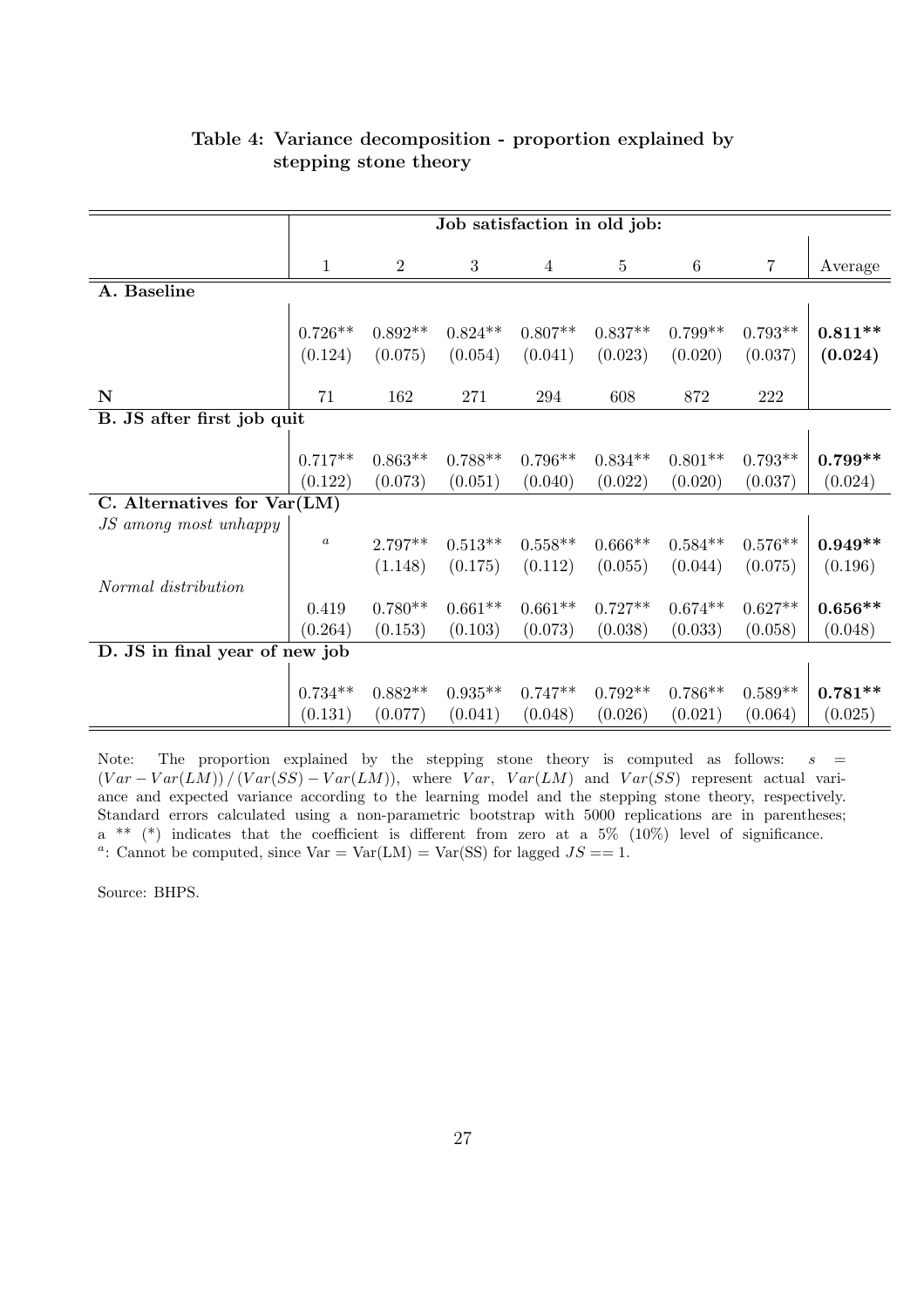|                                  | Job satisfaction in old job: |                      |                  |                    |                |                      |                      |           |  |
|----------------------------------|------------------------------|----------------------|------------------|--------------------|----------------|----------------------|----------------------|-----------|--|
|                                  | $\mathbf{1}$                 | $\overline{2}$       | $\boldsymbol{3}$ | $\overline{4}$     | $\overline{5}$ | $\,6\,$              | $\overline{7}$       | Average   |  |
|                                  | <b>I. QUITTERS</b>           |                      |                  |                    |                |                      |                      |           |  |
| A. Baseline                      |                              |                      |                  |                    |                |                      |                      |           |  |
|                                  |                              |                      |                  |                    |                |                      |                      |           |  |
|                                  | $0.726**$<br>(0.124)         | $0.892**$<br>(0.075) | $0.824**$        | $0.807**$          | $0.837**$      | $0.799**$<br>(0.020) | $0.793**$<br>(0.037) | $0.811**$ |  |
| B. First time vs. repeated quits |                              |                      | (0.054)          | (0.041)            | (0.023)        |                      |                      | (0.024)   |  |
| First job quit                   |                              |                      |                  |                    |                |                      |                      |           |  |
|                                  | $0.777**$                    | $0.864**$            | $0.766**$        | $0.789**$          | $0.844**$      | $0.789**$            | $0.797**$            | $0.804**$ |  |
|                                  | (0.118)                      | (0.092)              | (0.076)          | (0.051)            | (0.029)        | (0.027)              | (0.041)              | (0.026)   |  |
| Repeated job quit                |                              |                      |                  |                    |                |                      |                      |           |  |
|                                  | 0.450                        | $0.966**$            | $0.932**$        | $0.845**$          | $0.828**$      | $0.813**$            | $0.783**$            | $0.802**$ |  |
|                                  | (0.412)                      | (0.118)              | (0.058)          | (0.069)            | (0.036)        | (0.030)              | (0.070)              | (0.063)   |  |
| C. Single vs. multiple quits     |                              |                      |                  |                    |                |                      |                      |           |  |
| Single time job quitters         |                              |                      |                  |                    |                |                      |                      |           |  |
|                                  | $0.873**$                    | $0.925**$            | $0.862**$        | $0.742**$          | $0.867**$      | $0.810**$            | $0.812**$            | $0.842**$ |  |
| Multiple time job quitters       | (0.141)                      | (0.121)              | (0.093)          | (0.069)            | (0.034)        | (0.034)              | (0.049)              | (0.032)   |  |
|                                  | $0.577**$                    | $0.872**$            | $0.800**$        | $0.854**$          | $0.819**$      | $0.792**$            | $0.778**$            | $0.784**$ |  |
|                                  | (0.195)                      | (0.094)              | (0.065)          | (0.049)            | (0.030)        | (0.025)              | (0.052)              | (0.034)   |  |
| D. Young vs. older workers       |                              |                      |                  |                    |                |                      |                      |           |  |
| Age < 30                         |                              |                      |                  |                    |                |                      |                      |           |  |
|                                  | $0.557**$                    | $0.940**$            | $0.745**$        | $0.771**$          | $0.815**$      | $0.788**$            | $0.842**$            | $0.800**$ |  |
|                                  | (0.270)                      | (0.126)              | (0.097)          | (0.065)            | (0.036)        | (0.032)              | (0.040)              | (0.046)   |  |
| $Age \geq 30$                    |                              |                      |                  |                    |                |                      |                      |           |  |
|                                  | $0.800**$                    | $0.870**$            | $0.883**$        | $0.835**$          | $0.855**$      | $0.808**$            | $0.751**$            | $0.829**$ |  |
|                                  | (0.122)                      | (0092)               | (0.061)          | (0.054)            | (0.029)        | (0.026)              | (0.057)              | (0.027)   |  |
|                                  |                              |                      |                  | <b>II. STAYERS</b> |                |                      |                      |           |  |
| E. Job stayers                   |                              |                      |                  |                    |                |                      |                      |           |  |
|                                  |                              |                      |                  |                    |                |                      |                      |           |  |
|                                  | $0.214**$                    | $0.540**$            | $0.721**$        | $0.750**$          | $0.791**$      | $0.822**$            | $0.781**$            | $0.660**$ |  |
|                                  | (0.040)                      | (0.024)              | (0.012)          | (0.010)            | (0.006)        | (0.004)              | (0.010)              | (0.007)   |  |
| Difference $(A - E)$             |                              |                      |                  |                    |                |                      |                      |           |  |
|                                  | 0.512                        | 0.352                | 0.103            | 0.057              | 0.046          | $-0.023$             | 0.012                | 0.151     |  |

#### Table 5: Variance decomposition - sensitivity

Note: The proportion explained by the stepping stone theory is computed as follows:  $s =$  $(Var - Var(LM)) / (Var(SS) - Var(LM))$ , where  $Var, Var(LM)$  and  $Var(SS)$  represent actual variance and expected variance according to the learning model and the stepping stone theory, respectively. Standard errors calculated using a non-parametric bootstrap with 5000 replications are in parentheses; a \*\* (\*) indicates that the coefficient is different from zero at a 5% (10%) level of significance.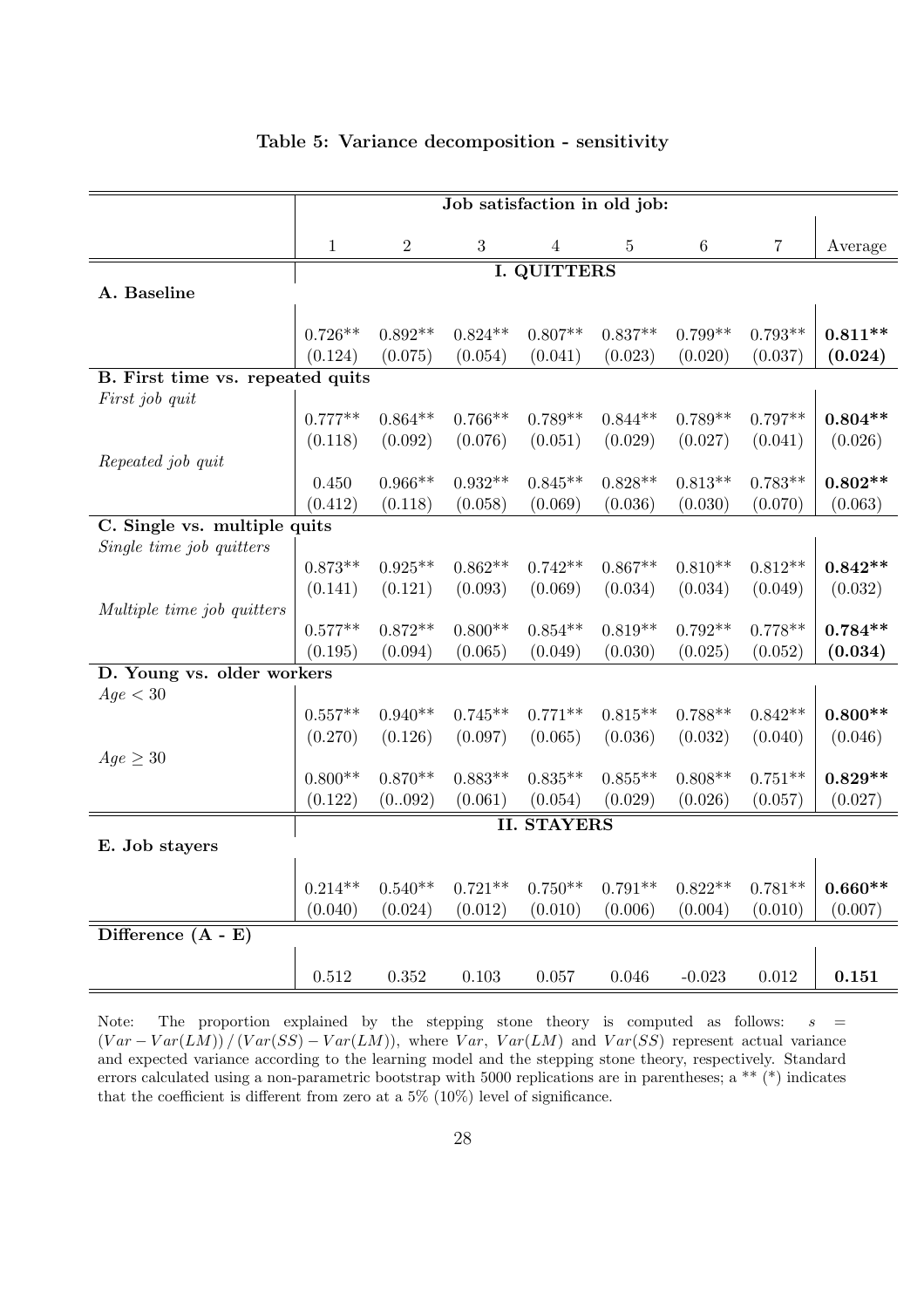

### Figure 1: Job satisfaction (JS), before and after the first job quit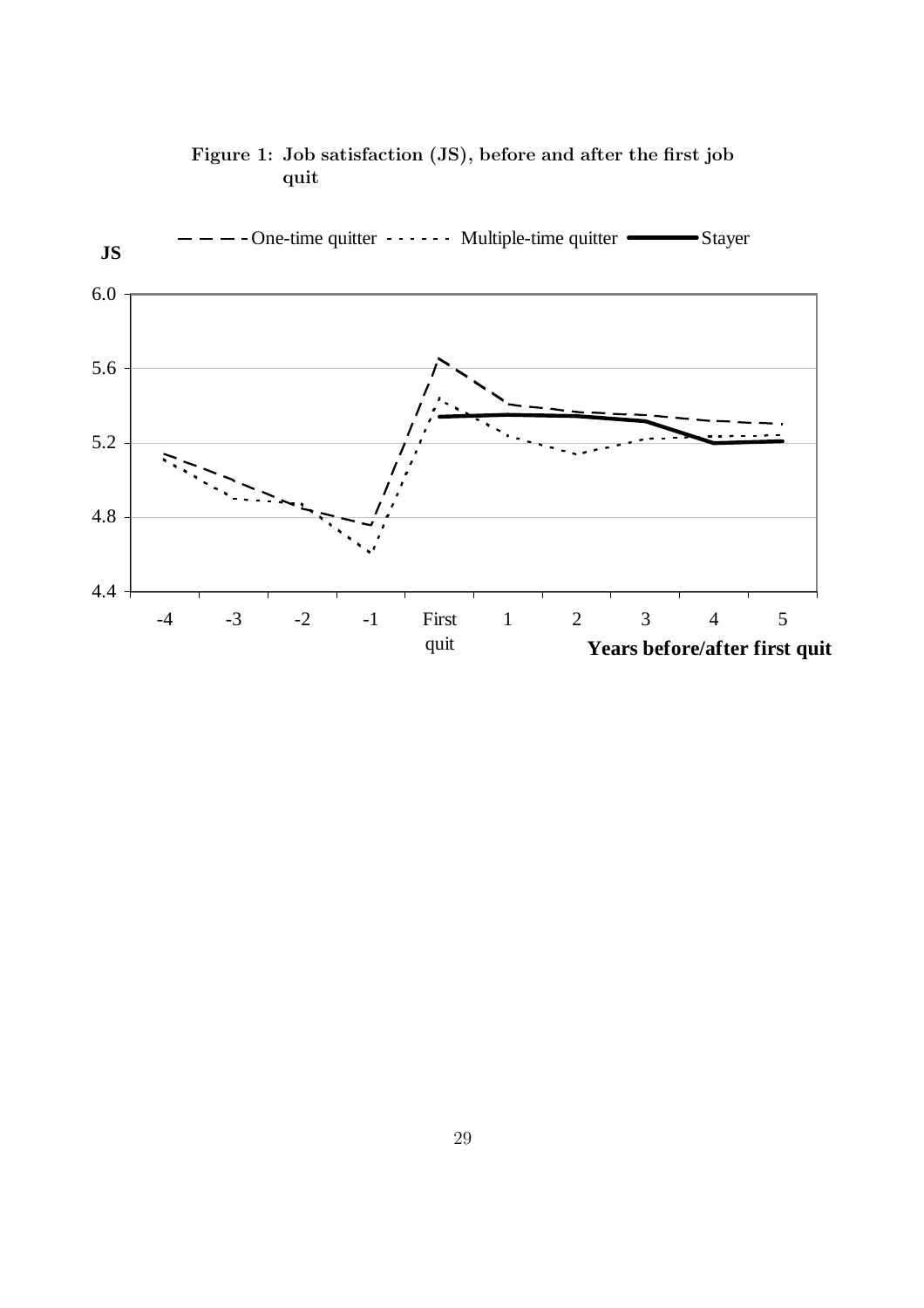

Figure 2: Average quit probability in years after the first job quit

Note: P(quit) is calculated as the probability that people quit again conditional on having quit once before.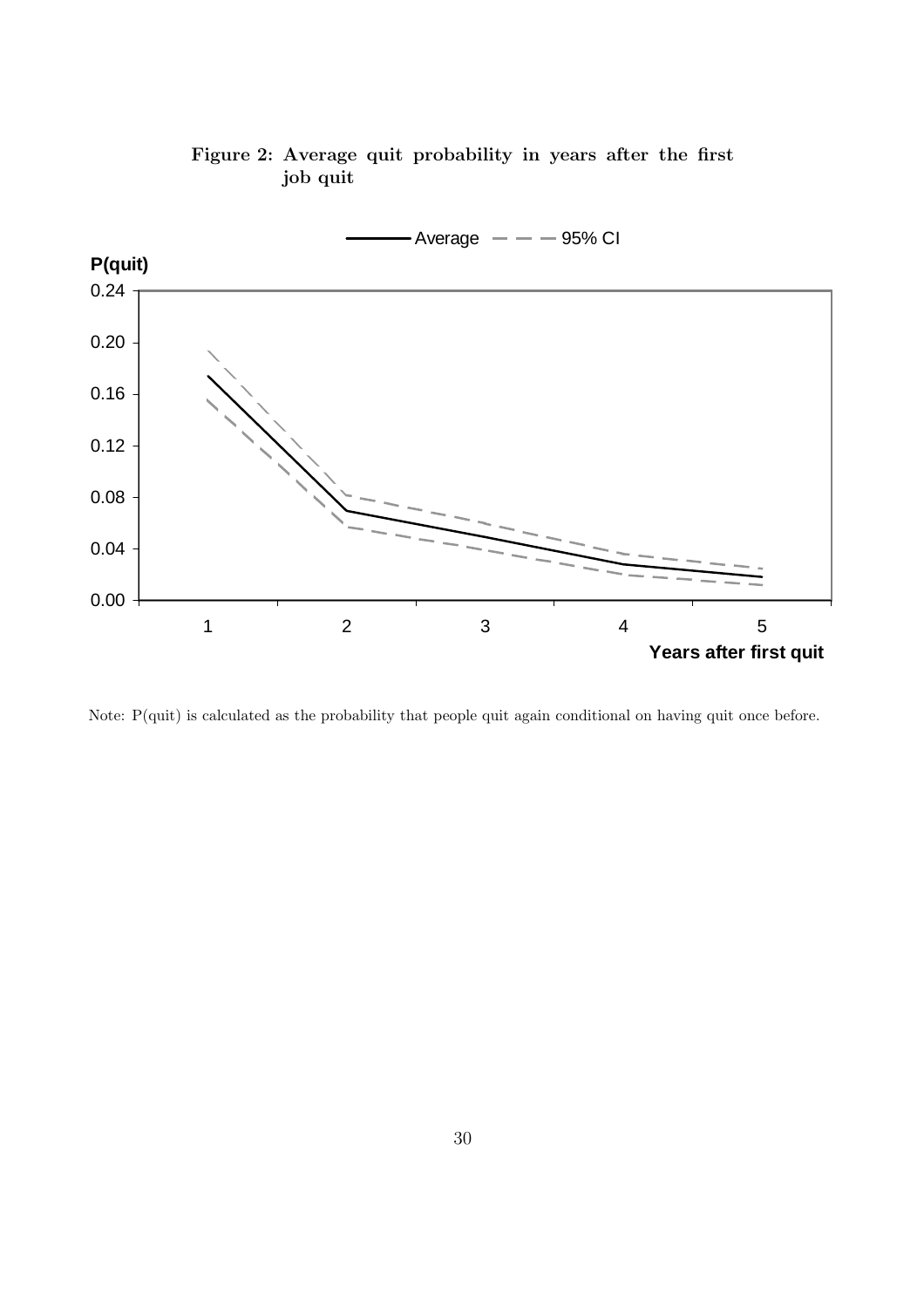

Figure 3: Job satisfaction by timing of second quit relative to first job change

No. of years after first quit after which subsequent quit occurs:

- No subsequent quit  $- - - 1 - - - 2 - - - 3$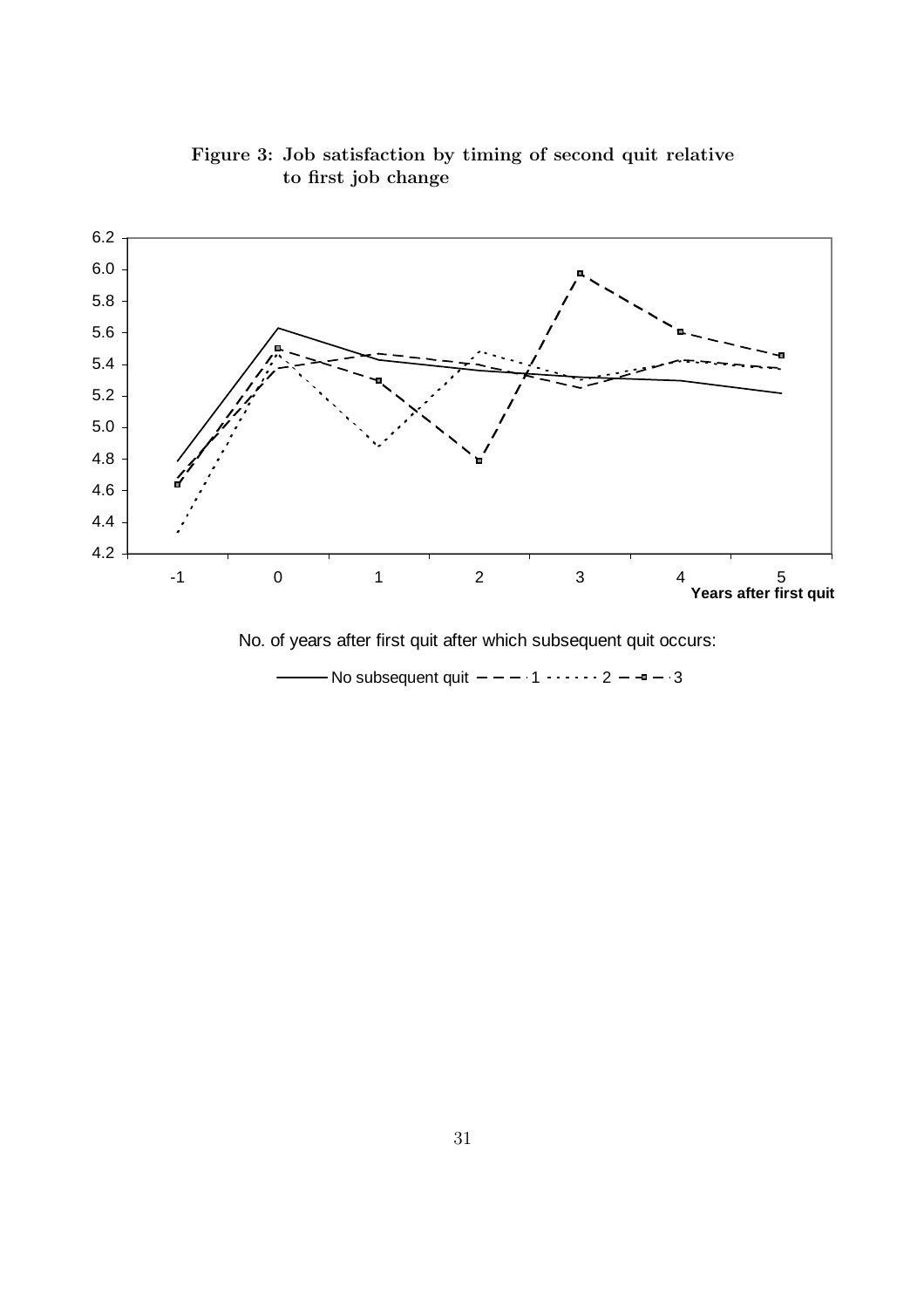

# Figure 4: Job satisfaction and sequential job quits

Note: 'Total quit' refers to the total number of quits experienced by an individual during the observation period.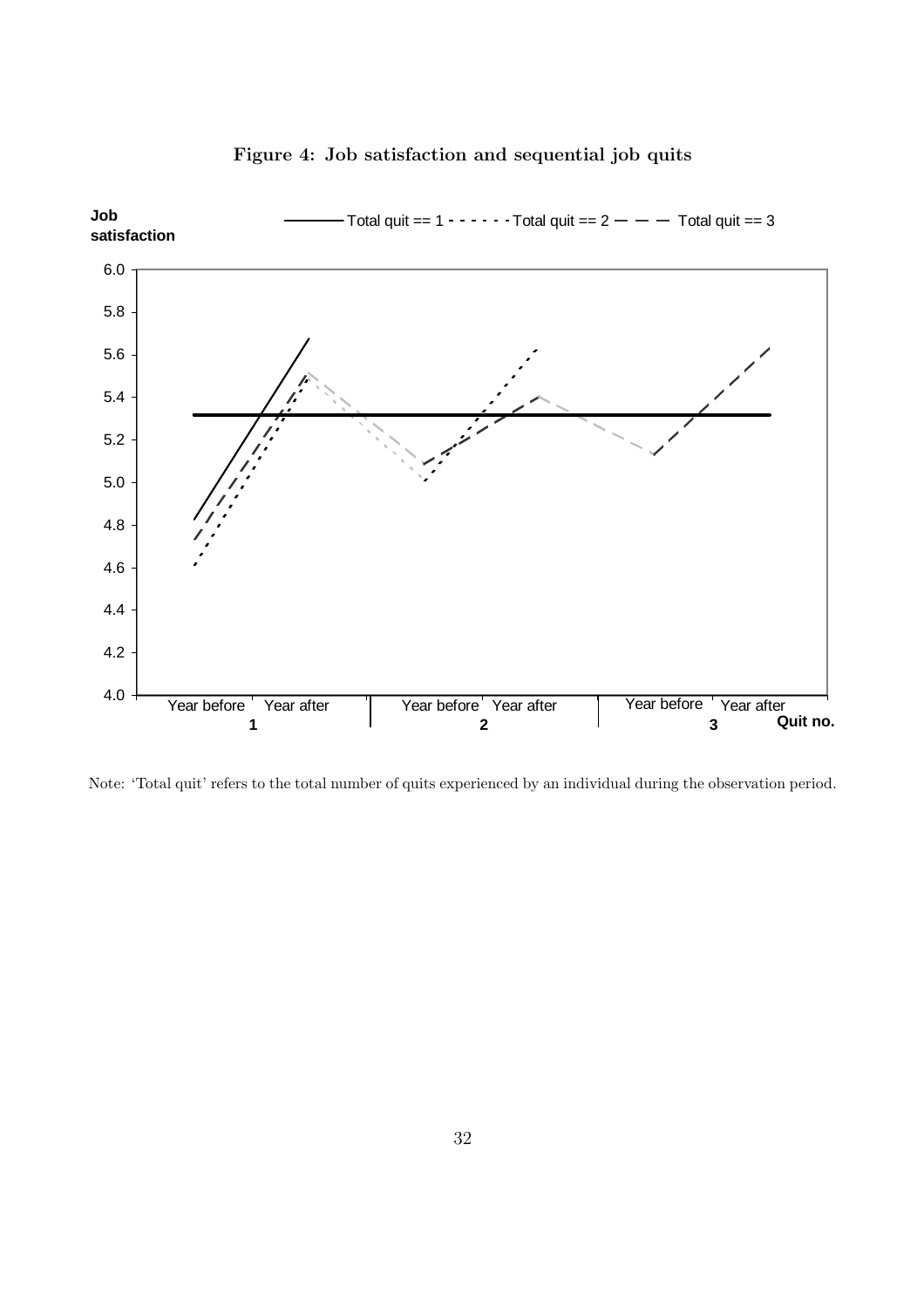

Figure 5: Accepted job offer distribution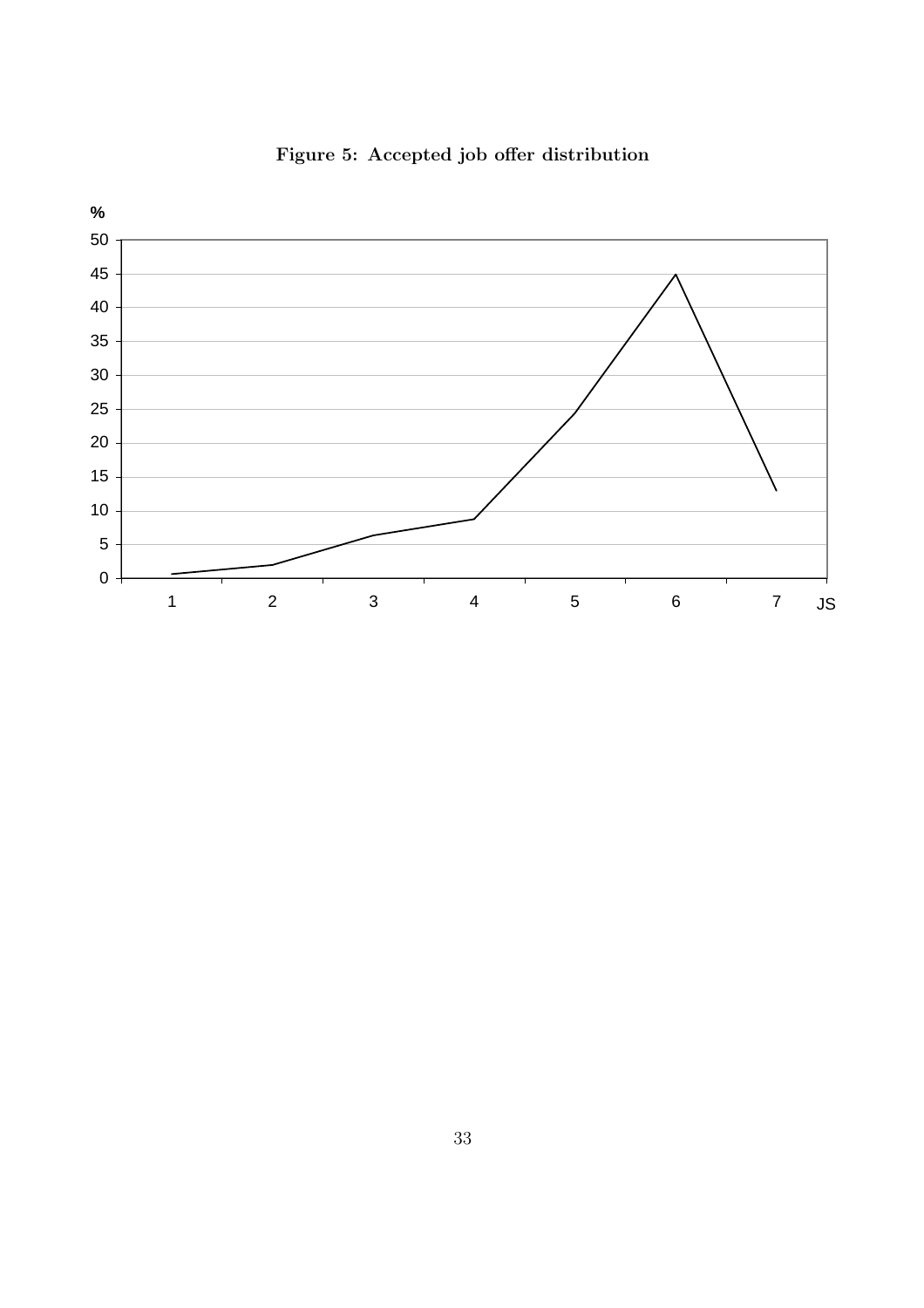

Figure 6: Variance in accepted job satisfaction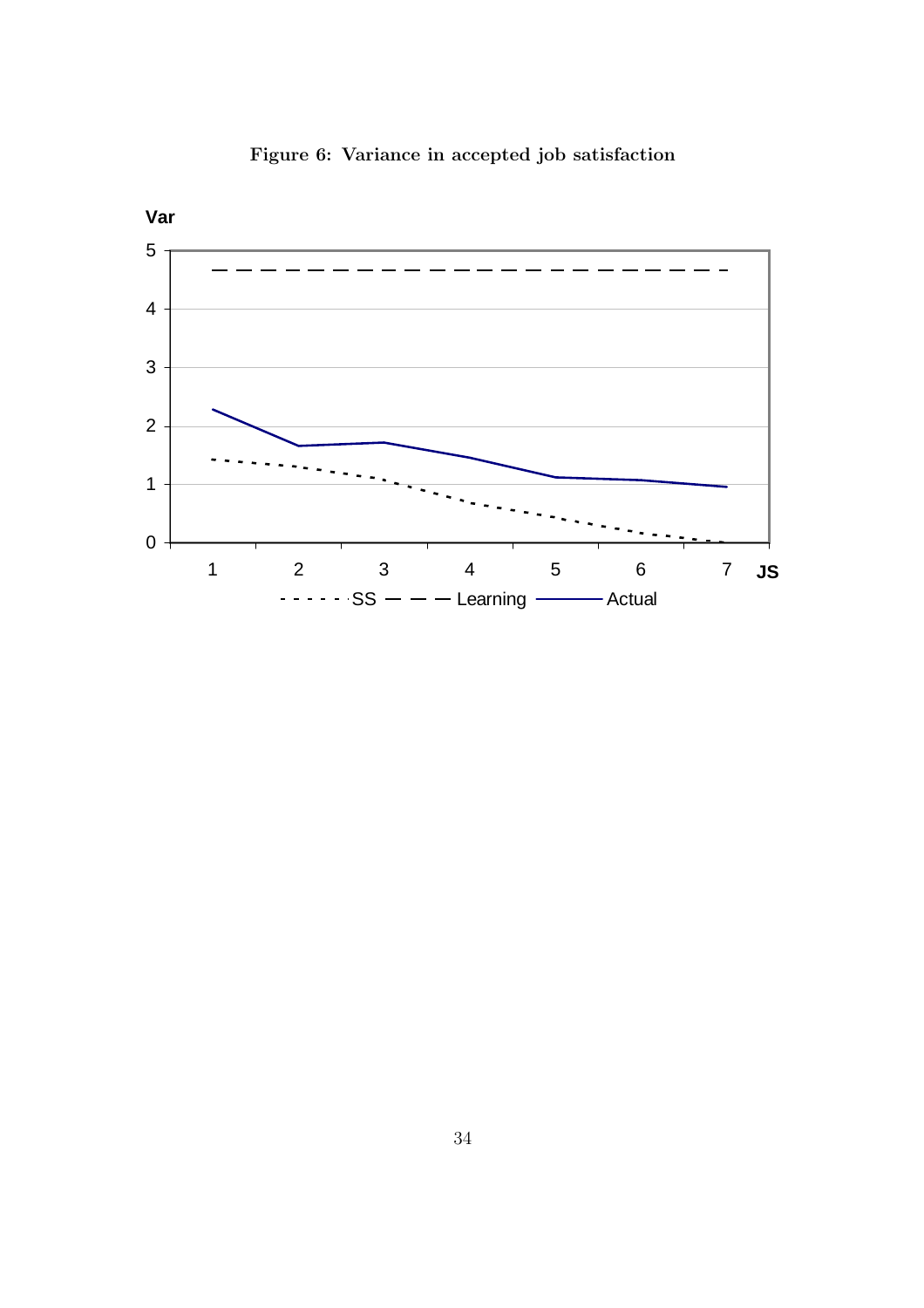

Figure 7: Variance in accepted job satisfaction following a job separation